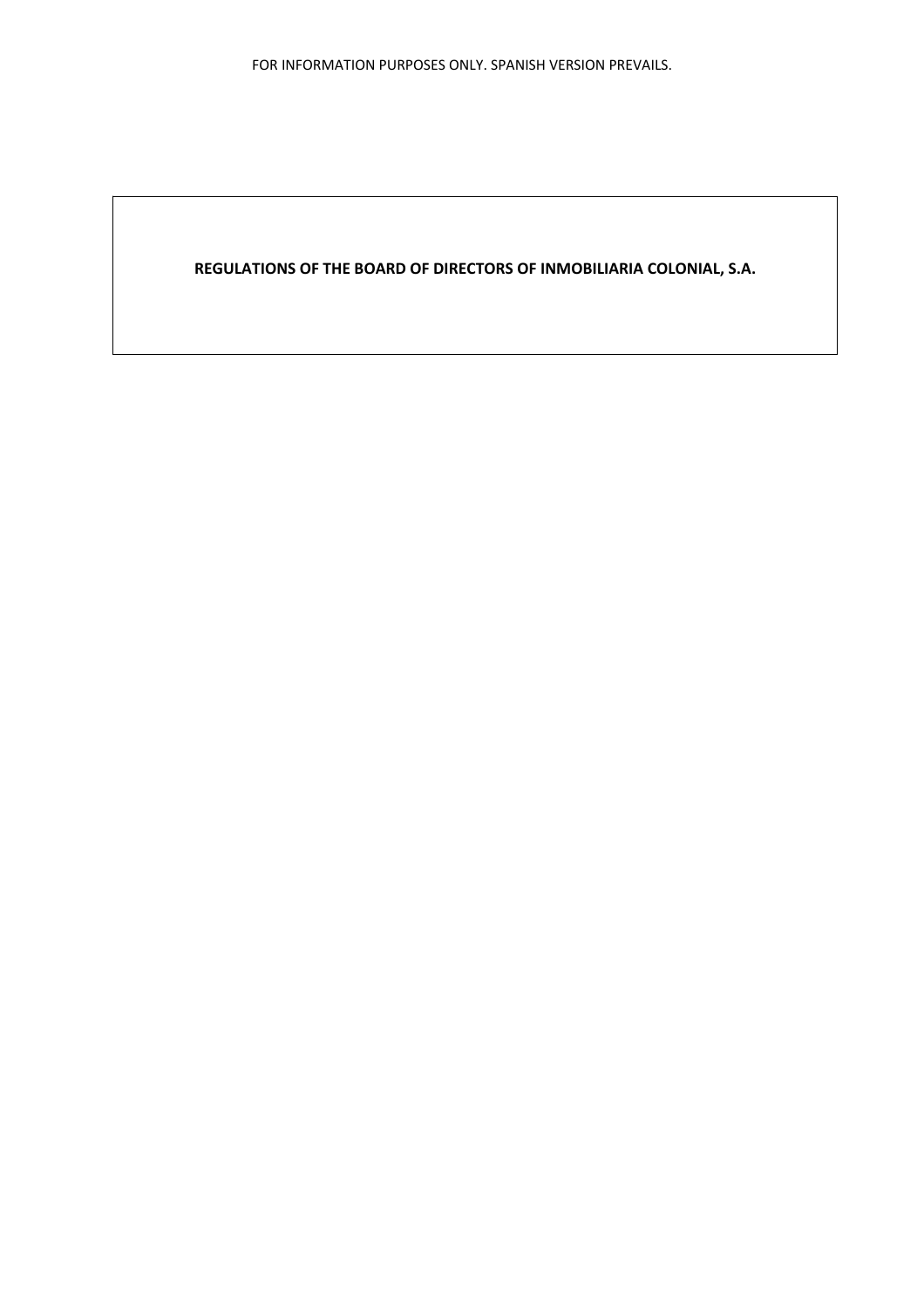

# FOR INFORMATION PURPOSES ONLY. SPANISH VERSION PREVAILS.

## **TABLE OF CONTENTS**

| PRELIMINARY TITLE. PURPOSE, INTERPRETATION AND MODIFICATION OF THE RULES  4 |    |
|-----------------------------------------------------------------------------|----|
|                                                                             |    |
|                                                                             |    |
|                                                                             |    |
|                                                                             |    |
|                                                                             |    |
|                                                                             |    |
|                                                                             |    |
|                                                                             |    |
|                                                                             |    |
|                                                                             |    |
|                                                                             |    |
|                                                                             |    |
|                                                                             |    |
|                                                                             |    |
|                                                                             |    |
|                                                                             |    |
|                                                                             |    |
|                                                                             |    |
|                                                                             |    |
|                                                                             |    |
|                                                                             |    |
|                                                                             |    |
|                                                                             |    |
|                                                                             |    |
|                                                                             | 18 |
|                                                                             |    |
|                                                                             |    |
|                                                                             |    |
|                                                                             |    |
|                                                                             |    |
|                                                                             |    |
|                                                                             |    |
|                                                                             |    |
|                                                                             |    |
|                                                                             |    |
|                                                                             |    |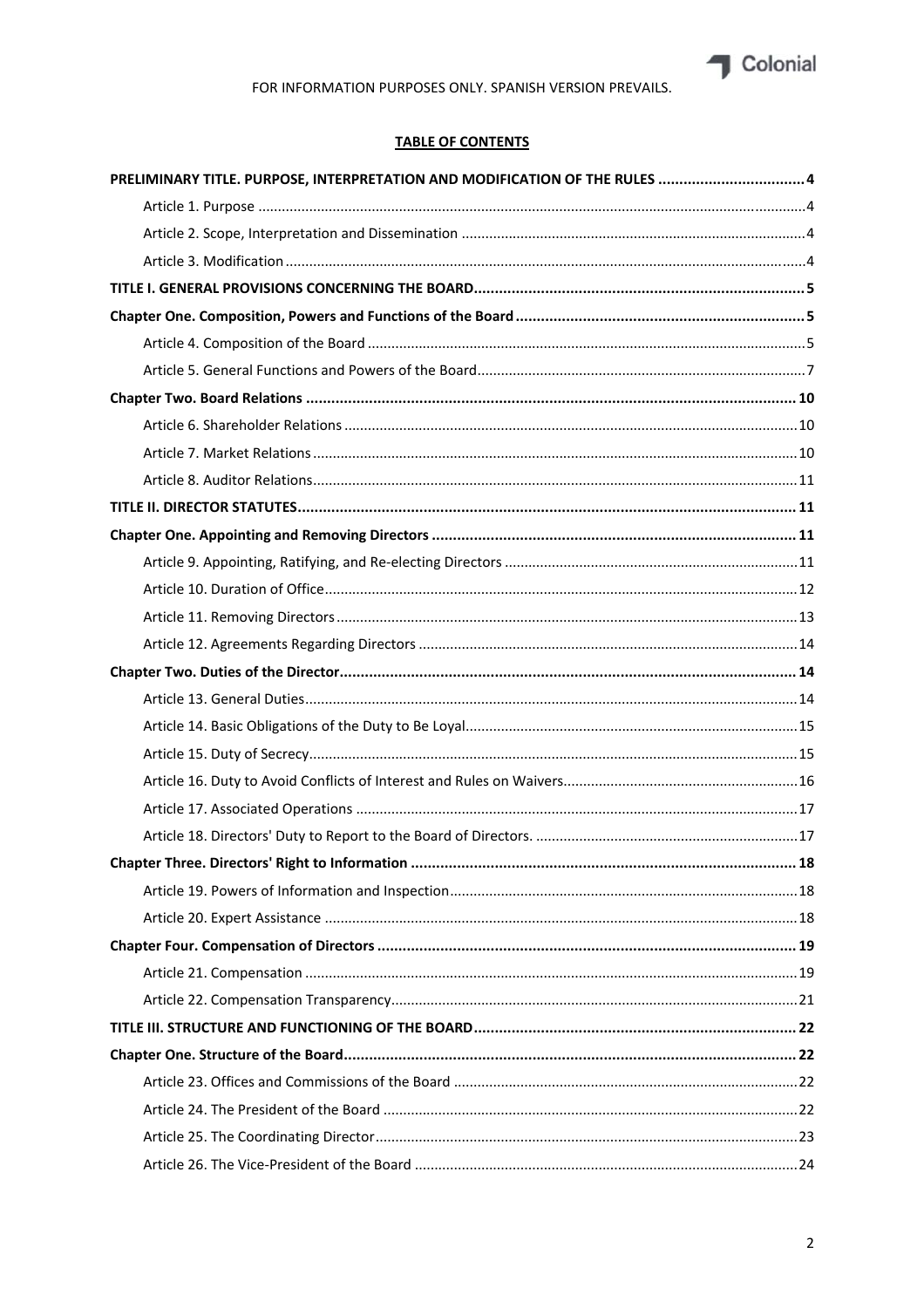

## FOR INFORMATION PURPOSES ONLY. SPANISH VERSION PREVAILS.

|  | Article 36. Corporate Website of Inmobiliaria Colonial and Electronic Notification 36 |  |
|--|---------------------------------------------------------------------------------------|--|
|  |                                                                                       |  |
|  |                                                                                       |  |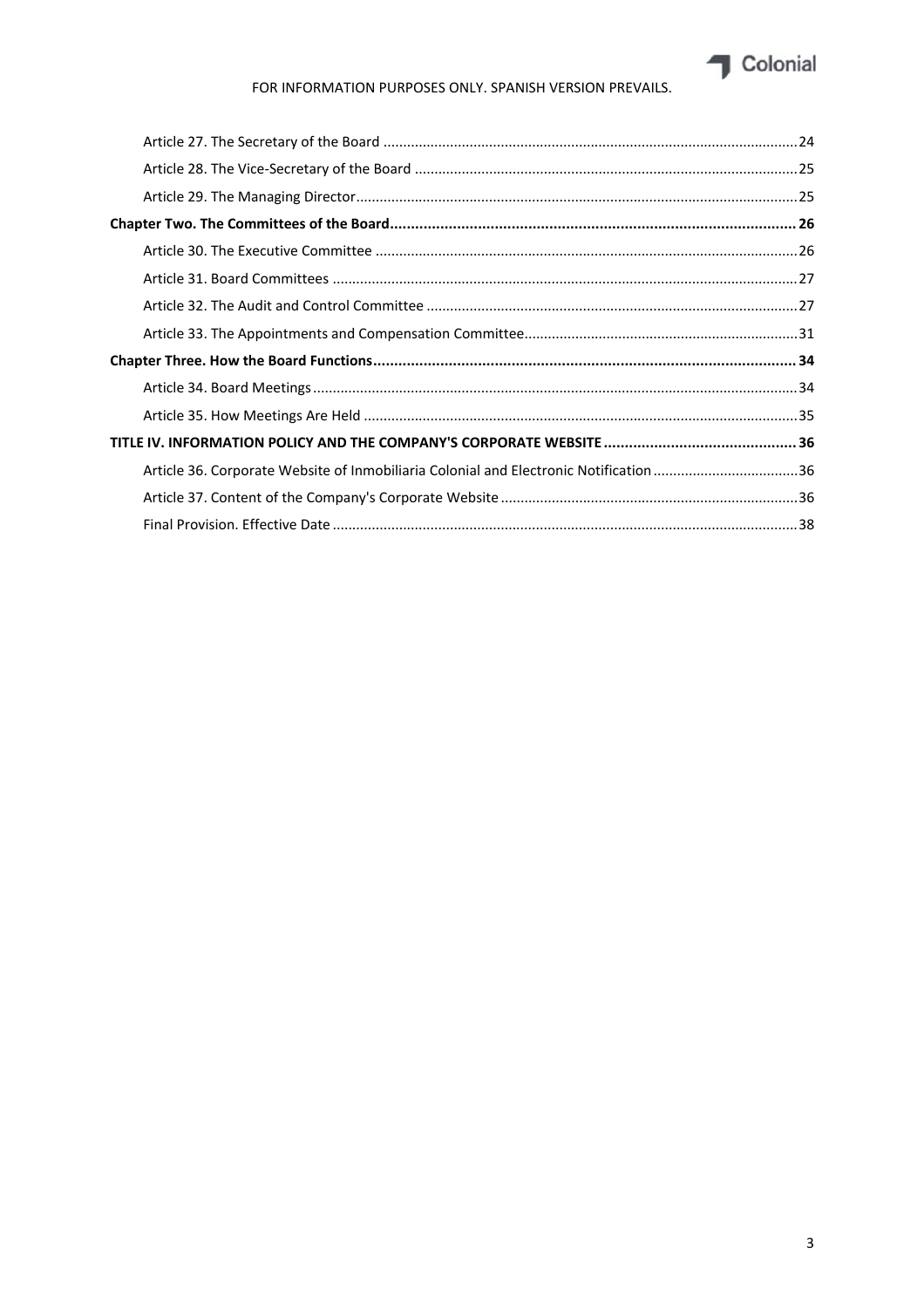#### **PRELIMINARY TITLE. PURPOSE, INTERPRETATION AND MODIFICATION OF THE RULES**

#### **Article 1. Purpose**

These Regulations of the Board of Directors (hereinafter, the "**Rules**") hereby establish the rules concerning the internal procedures and the functioning of the Board of Directors of Inmobiliaria Colonial, S.A. (hereinafter, the "**Company**" or "**Inmobiliaria Colonial**"). These Rules shall determine the code of conduct for the members of the Board of Directors, and shall develop and complete the provisions established by law and, in particular, in Spanish Royal Legislative Decree 1/2010, dated 2 July, which approved the revised text of the Capital Companies Act (hereinafter, the "**Capital Companies Act**"), as well as the bylaws of Inmobiliaria Colonial, to best manage the Company.

#### **Article 2. Scope, Interpretation and Dissemination**

These Rules shall apply to both to the Board of Directors of the Company and its delegate bodies and committees, as well as to the members that comprise them and, as it concerns them, to the Senior Executives of the Company and the companies that belong to the group.

For the purposes of these Rules, **"Inmobiliaria Colonial Group"** or **"Group"** shall refer to Inmobiliaria Colonial and those companies in which, directly or indirectly, it has a participation greater than 50% of its business capital, as well as those others which the Capital Companies Act considers to be belonging to the Colonial Group. Excluded from this definition are foreign companies that are traded in official stock markets outside of Spain and which have their own standards of good governance.

The Board of Directors, by resolution of its members, shall be responsible for resolving any doubts arising from the application of these Rules in accordance with the general criteria on the interpretation of legal norms and in accordance with their legal and statutory application.

The persons who are subject to the application of these Rules, particularly the Directors and Senior Executives of the Company and, as it concerns them, their Group, have the obligation to know, comply with and enforce the content of these Rules.

For the purposes of these Rules, "**Senior Executives**" shall be applied those who report directly to the Board of Directors or to the Chief Executive Officer of the company, as well as to the internal auditor.

The Board of Directors shall adopt the appropriate actions so that these Rules are widely available to its shareholders and to the investing public in general, so that they are familiar with the commitment of the members of the Board as well as the Senior Executives of Inmobiliaria Colonial. These Rules shall be reported to Spain's National Securities Market Commission (CNMV). Once this report is sent, a copy will be registered in Spain's Mercantile Registry and, subsequently, Spain's National Securities Market Commission will publish it. These Rules will also appear on Inmobiliaria Colonial's corporate website.

#### **Article 3. Modification**

These Rules may only be validly modified by a resolution from the Board of Directors, passed with the favorable vote of the absolute majority of the Directors present or represented at the meeting.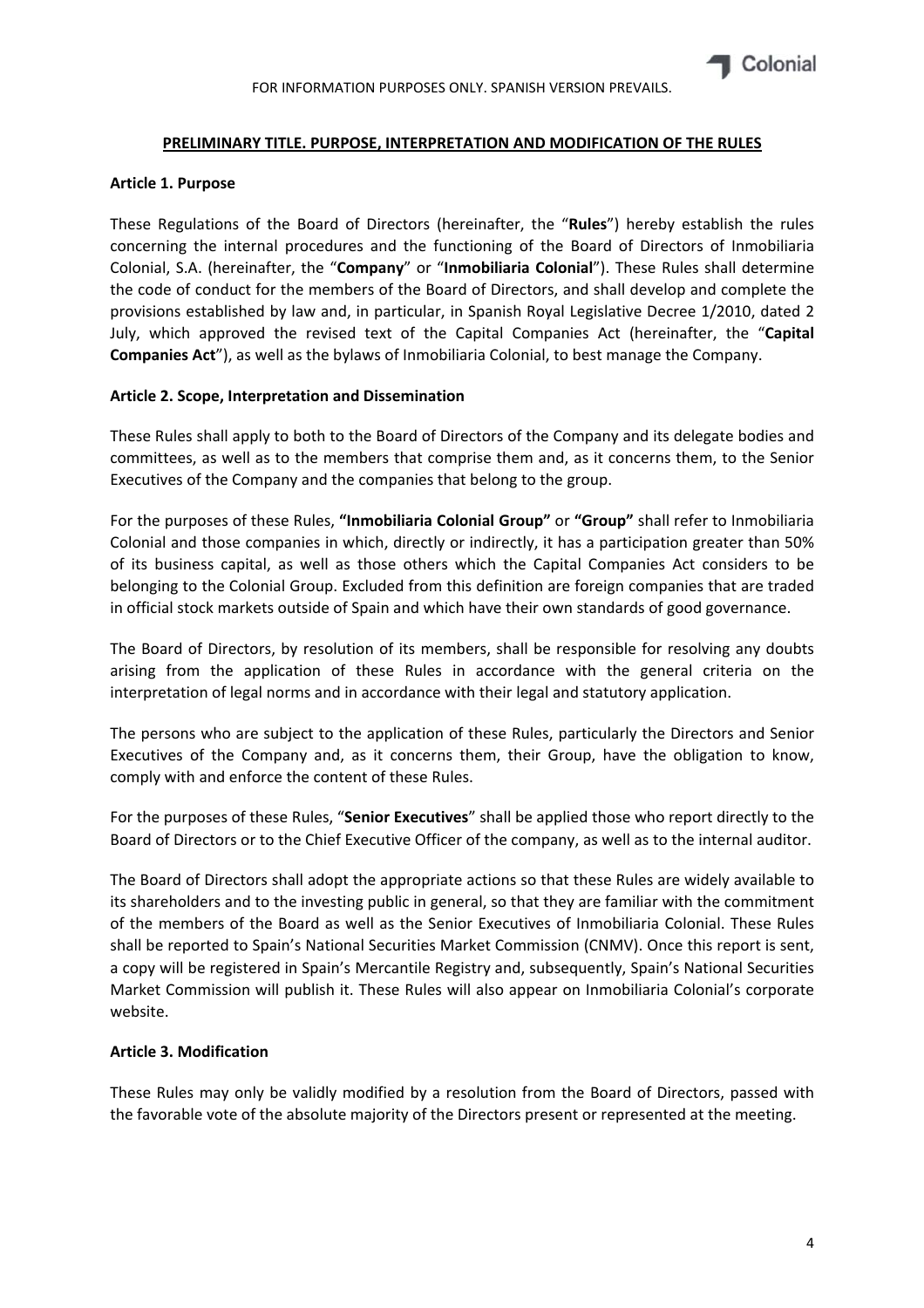

FOR INFORMATION PURPOSES ONLY. SPANISH VERSION PREVAILS.

## **TITLE I. GENERAL PROVISIONS CONCERNING THE BOARD**

#### **Chapter One. Composition, Powers and Functions of the Board**

#### **Article 4. Composition of the Board**

The exact number of Directors shall be determined at the General Meeting. This number shall be between the maximum and minimum number of Directors as established by the bylaws.

The persons appointed as Directors must, in addition to the conditions required by the Capital Companies Act, by other applicable regulations and by the bylaws, and by the conditions provided for in these Rules, formally undertake at the time they take office to comply with the obligations and duties laid down therein. It is not necessary to be a shareholder to be a director.

The Board of Directors shall be composed of the following Directors:

1. Executive Directors, defined as those who play leadership roles in the Company or its group, whatever their legal relationship it is with the Company or its group. However, those directors who are senior officers or directors of companies which belong to the group of the dominant entity in this Company shall be considered proprietary.

When a Director performs management functions and, at the same time, is or represents a significant or represented shareholder in the Board of Directors, he/she shall be considered an Executive Director.

- 2. Non-executive Directors, understood to be all of the other directors of the Company, whether "proprietary directors," "independent directors," or "other directors."
- 2.1 The following shall be considered Proprietary Directors:
	- a. Those who have a stake greater than or equal to that legally understood as significant, or who have been designated because of their shareholder status, although the number of shares they is not legally significant.
	- b. Those who represent the type of shareholders mentioned in the previous paragraph.

For the purposes of this definition, it shall be presumed that a Director represents a shareholder when:

- They have been appointed to exercise the right of proportional representation on the Board of Directors;
- They are a Director, Senior Executive, Employee or when they regularly render significant service to said shareholder, or to companies belonging to the same group;
- ‐ Company records show that the shareholder has accepted that the Director has been appointed by him/her or represents him/her;
- They are the spouse, or maintain a similar affective relationship, or are related to the second degree of a significant shareholder.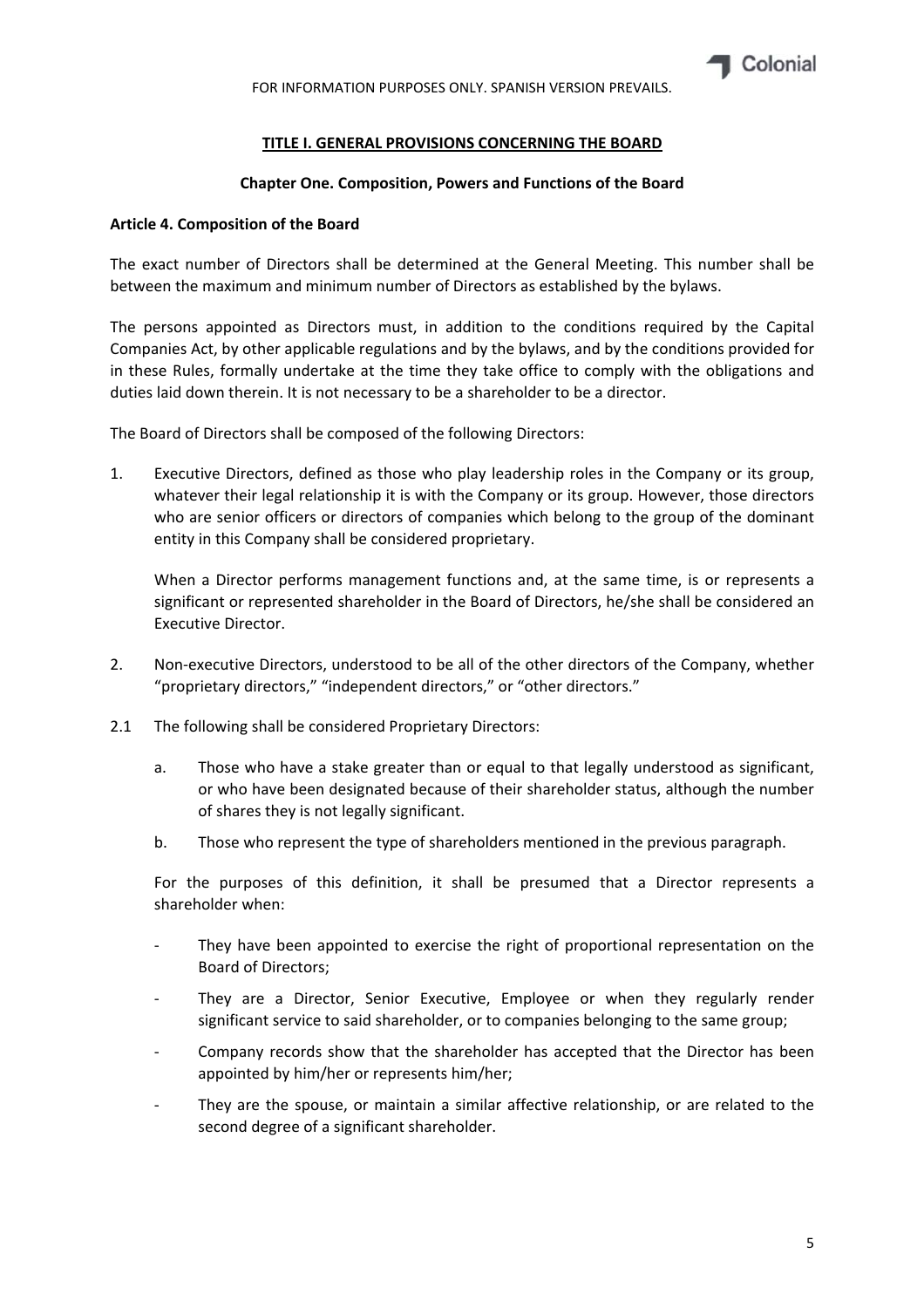

2.2. Independent Directors are those who, appointed based on their personal and professional qualities, can perform their functions without being conditioned by relationships with the Company or its group, its significant shareholders or its executives.

The following may not, in any case, be considered Independent Directors if they find themselves the following situations:

- (i) Those who have been employees or Executive Directors of Grupo Inmobiliaria Colonial Companies, until either 3 or 5 years, respectively, has passed since the termination of their employment with the Company.
- (ii) Those who receive from the Company or Group, any amount or benefit for items other than compensation for being a Director, unless it is not significant for the Director. Consequently, dividends or pension supplements received by the Director for a prior professional or working relationship shall not be taken into account, provided that these supplements are unconditional and that the company paying them cannot unilaterally suspend, modify, or revoke these payments without being in breach of their obligations.
- (iii) Those who are, or have been for the last three years, partners of the external auditor or the person responsible for preparing audit reports, whether the audit during said period was for Inmobiliaria Colonial or another company in the Group.
- (iv) The Executive Directors or Senior Executives of another company in which any Executive Director or Senior Executive of Inmobiliaria is a non‐executive Director.
- (v) Those who do, or have done for the past year, significant business with Inmobiliaria Colonial or any company in the Group, either on their own behalf or as a significant shareholder, Director or Senior Executive of an entity that has or has had such a relationship.

Providing goods or services, including financial and advisory or consultancy services, shall be considered a business relationship.

- (vi) Those who are significant shareholders, Executive Directors or Senior Executives of an entity that receives, or has received for the last three years, donations from Inmobiliaria Colonial or from the Group. Those who are merely trustees of a foundation that receives donations shall be exempt.
- (vii) The spouses, or those who maintain a similar affective relationship, or who are related to the second degree to an Executive Director or Senior Executive of the Company.
- (viii) Those who have not been proposed, whether for their appointment or renewal, by the Appointments and Compensation Commission.
- (ix) Those who have been Directors continuously for over 12 years.
- (x) Those who are, with respect to any significant shareholder or who are represented by the Board, in any of the cases mentioned in paragraphs (i),  $(v)$ ,  $(vi)$  or  $(vii)$  above in this section. In the case of the family relationships described in (vii), this limitation shall not only apply to the shareholder but also to his/her Proprietary Directors in the company invested in.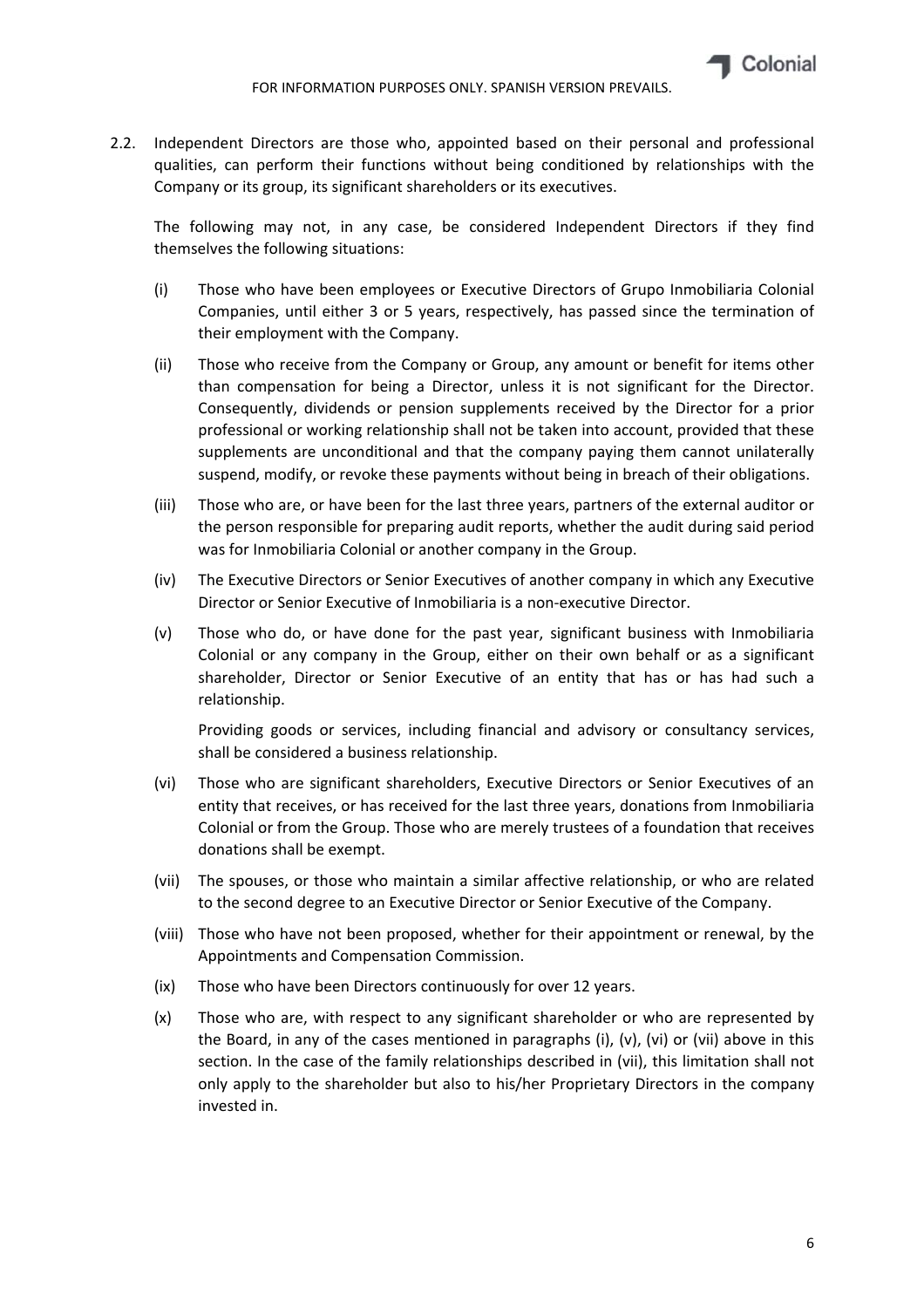

Proprietary Directors who lose their status as Proprietary Directors as a result of the sale of shares by the shareholder they represent may only be re-elected as Independent Directors when the shareholder they represented has sold all of his/her shares in Inmobiliaria Colonial.

A Director who owns shares of Inmobiliaria Colonial may have Independent Director status provided that he/she meets all of the conditions established in this section and, also, if their participation is not significant.

2.3. "External Directors" shall be those who cannot be considered either Proprietary or Independent when this circumstance is explained in the Annual Corporate Governance Report and, where applicable, the links of said Directors with the Company, its executives or its shareholders.

The Board of Directors, in the exercise of its power to make proposals at General Meetings and its power of co-option to fill vacancies, shall ensure that the Board is comprised of a majority of Proprietary and Independent Directors and that the number of Executive Directors is the minimum necessary, taking into account the shareholding structure of the Company and the capital represented by the Board.

Additionally, the Board of Directors shall ensure that its recruitment process favors gender diversity, experience and knowledge and that no implied bias entailing any discrimination shall be used in order to facilitate the selection of female Directors.

At General Meetings, the Board shall provide information on the status of each Director when carrying out or ratifying their appointment, and these Directors shall be confirmed or, where applicable, reviewed annually in the Annual Company Governance Report, after verification by the Appointments and Compensation Commission. In addition, the report will report on the reasons that justify why non‐executive Directors cannot be considered Proprietary or Independent.

In the Annual Company Governance Report, the reasons will be explained why Proprietary Directors have been appointed at the request of shareholders whose share participation is less than 3% of the capital stock and the reasons why formal petitions to be present on the Board have not been presented by shareholders whose participation is equal to or greater than others who have been designated Proprietary Directors.

## **Article 5. General Functions and Powers of the Board**

The Board of Directors has the power to represent the Company pursuant to the legal and statutorily established terms.

The Board of Directors shall perform its duties with unity of purpose and independent judgment and it shall treat all shareholders who are in the same position equally and guide itself by the Company's interests which are understood as achieving a profitable and sustainable long‐term business, to promote the Company's continuity and maximize its economic value.

In pursuing the Company's interests, in addition to complying with laws and regulations and acting in good faith, ethically and respecting the commonly accepted uses and good practices, the Board of Directors shall endeavor to reconcile the Company's interests with, where applicable, the legitimate interests of its employees, its suppliers, its customers and those of other stakeholders that may be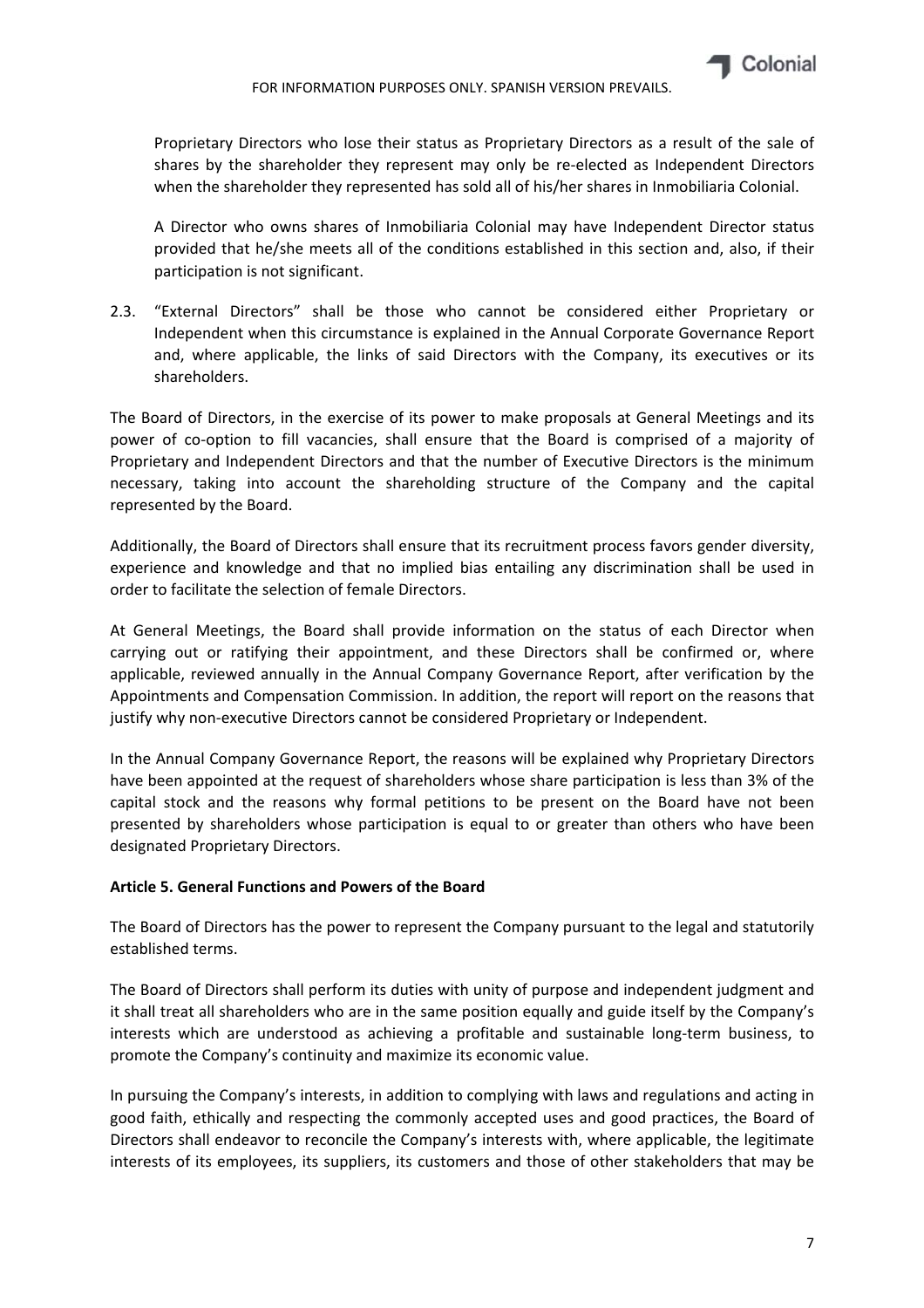

affected, as well as the impact of the Company's activities on the community as a whole and in the environment.

The Board of Directors is responsible for adopting, implementing and developing the necessary actions and decisions to fulfill the Company's purpose as established in the Company's bylaws and in accordance with the Capital Companies Act.

The Board of Directors has the power to adopt resolutions on all matters that are not assigned by law or the bylaws to be resolved at General Meetings in addition to the highest powers and authority to manage, direct, administer and represent the Company, focusing mainly on the supervision of the regular management of the Company and in consideration of all matters of particular importance to the Company.

By delegating powers, the Board of Directors, in accordance with the provisions of the Capital Companies Act, does not lose them.

In any case, the following functions and powers shall only be exercised in the plenary sessions of the Board of Directors and may not be delegated:

- 1. The organization and functioning of the Board.
- 2. Coordinating the development of the Company's business activity according to its interests and its subsidiaries.
- 3. Resolving on the Company's general policies and strategies; approving the Company's investment and finance policies, its strategic or business plan, management targets and annual budgets and the policy on treasury shares, as well as deciding on the Company's corporate governance policy of the Company and of its Group and its dividends policy. The Board of Directors shall also resolve on the Company's control and risk‐management policy, including taxes, identifying the primary risks of the Company and implementing and supervising the internal systems of information and control in order to ensure the future viability and competitiveness of the Company, adopting the best decisions for superior growth.
- 4. Approving the Company's corporate social responsibility policy.
- 5. Approving those investments or operations that, because of their elevated price or special characteristics, are strategic or entail special tax risks unless these investments or operations must be approved at General Meetings.
- 6. The definition of the structure of the Group.
- 7. The decisions relating to the compensation of the Board, within the statutory framework and the remuneration policy approved at the General Meeting.
- 8. Appointing and removing the Company's Chief Executive Officers and establishing the conditions of their contracts.
- 9. Appointing and removing managers who depend directly on the Board or any of the members of the Board, as well as establishing the basic conditions of their contracts, including their compensation.
- 10. Approving the creation or acquisition of shares in special purpose entities or those entities which are registered in countries or territories that are considered tax havens, and any other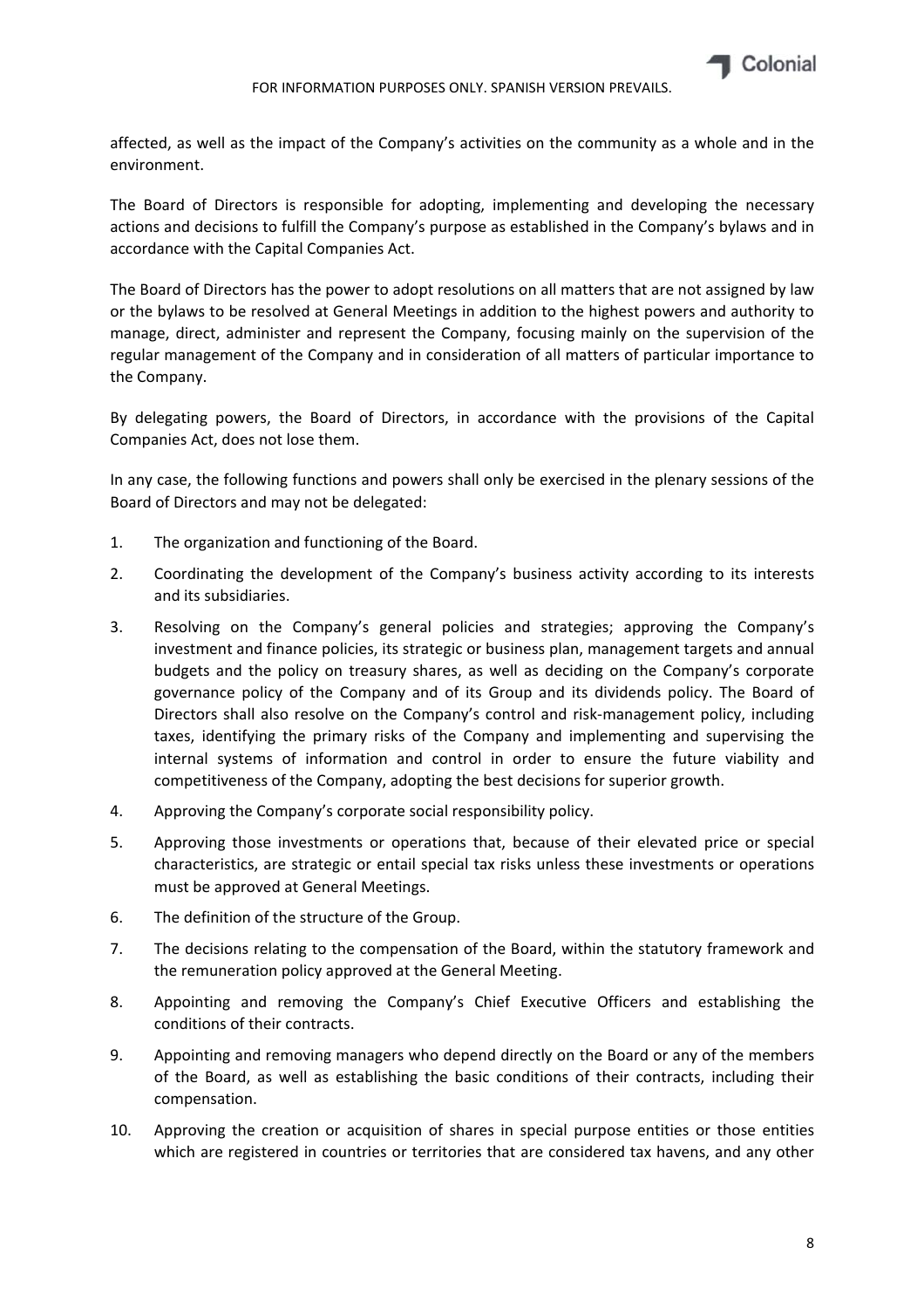

transactions or operations of a similar nature whose complexity might impair the transparency of the Company or the Group.

- 11. Drafting the annual accounts and submitting them at the General Meeting.
- 12. Drafting the reports required by law of the Board of Directors when the operation to which the report refers cannot be delegated.
- 13. Calling a General Meeting and preparing the agenda and proposed resolutions.
- 14. Approving financial information, which, as a publicly traded company, the Company must periodically disclose.
- 15. Co-opting Directors to fill vacancies on the Board.
- 16. Accepting the resignation of Directors.
- 17. Appointing and removing the President, the Vice-President and, where applicable, the Secretary and Vice‐Secretary of the Board of Directors, as well as any other office that may be created in the future.
- 18. Appointing and removing Directors who are on the Board Committees provided for in these Rules.
- 19. Monitoring the effective functioning of the Committees created by the Board and the performance of the delegated bodies and managers that the Board has nominated.
- 20. Approving and modifying these Rules.
- 21. Approving, after a report from the Audit and Control Committee, the operations that the Company or the companies in the Group carry out with the Directors as per the terms established in the Capital Companies Act, or with significant shareholders, either individually or in concert with others, including those shareholders with representation on the Board of Directors of the Company or other companies belonging to the Group or with persons associated thereto.

Exempt from this approval are those operations which (i) are made under contracts whose conditions are standardized and applied *en masse* to a large number of customers; (ii) are carried out at market rates, generally set by the person supplying the goods or services in question; and (iii) the amount does not exceed one percent (1%) of the Company's annual revenue.

- 22. Authorizing or waiving the obligations of loyalty as established by the provisions of the Capital Companies Act and these Rules.
- 23. Agree the issue of and admission to trading bonds, and agree the granting of guarantees on the issue of bonds, as long as these are not bonds that can be converted into bonds or bonds that grant the bondholders a share in the company's profits.
- 24. Planning the Company's fiscal strategy.
- 25. The powers delegated to the Board at the General Meeting, unless the Board were expressly authorized to sub‐delegate these powers.

However, in a duly justified emergency, delegated bodies and persons may adopt resolutions on those matters specified in the Capital Companies Act which must then be ratified at the first Board of Directors meeting held after the resolutions have been adopted.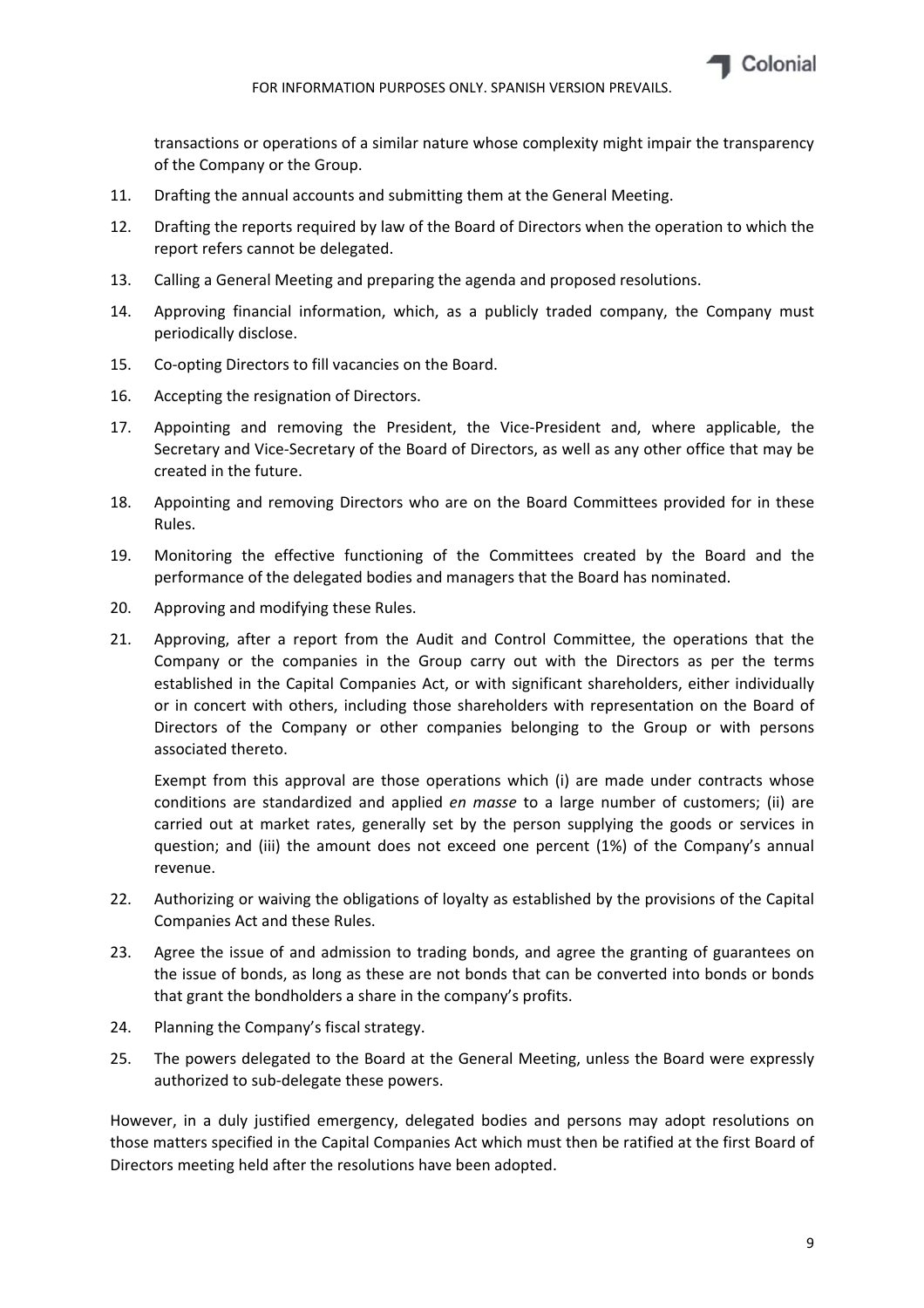

The Board of Directors shall be subject to authorization or approval at the General Meeting to acquire, transfer or support another Company with essential assets. Assets are presumed to be essential when the amount of the operation exceeds twenty‐five percent (25%) of the value of the assets listed in the latest approved balance sheet, when core activities that were previously carried by the Company are transferred to subsidiaries, when the operations are equivalent to the liquidation of the Company and to the compensation policy of the Directors, etc.

## **Chapter Two. Board Relations**

## **Article 6. Shareholder Relations**

The Company shall define and promote a policy of communication and contact with shareholders, institutional investors and proxy advisors, respecting the rules on market abuse and treating shareholders who are in the same position equally.

On the other hand, the Board of Directors, as the liaison between ownership and management, shall establish appropriate channels to hear proposals that shareholders may make in relation to the management of the Company. In this regard, the Board of Directors shall promote the informed participation of shareholders at General Meetings and take the appropriate measures to facilitate the effective exercise of their functions at General Meetings in accordance with the law and the bylaws.

The Board, through some of its Directors and in collaboration with relevant Senior Executives, will also organize briefings on the progress of the Company and its Group with the shareholders which take place in the most important financial districts of Spain and other countries.

The Board of Directors shall establish the means for regular information exchange with institutional investors that are part of the Company's stable shareholders. This information exchange shall refer to matters such as investment strategy, evaluation of results, the composition of the Board of Directors itself and managerial efficiency, but without providing any information that could lead to a privileged situation or an advantage over other shareholders. In this respect, the Board of Directors shall guarantee equal treatment in its relations with shareholders.

## **Article 7. Market Relations**

The Board of Directors shall perform all of the functions that are required by the legislation on Stock Markets and that are derived from its status as a publicly traded company. In particular, the Board of Directors shall carry out all of the necessary proceedings and adopt the necessary measures to ensure the Company's transparency in financial markets, as well as to promote the correct formation of the Company's share prices, avoiding any manipulation or abuse of privileged information.

The Board of Directors shall ensure that, through its reports to Spain's National Securities Market Commission and simultaneously through the Company's corporate website, as well as through the mechanisms established by the current legal provisions, the public is immediately informed of:

- 1. The material facts that are able to significantly influence the formation of stock prices.
- 2. Changes in the structure of the ownership of the Company, such as variations in significant shareholdings, syndication agreements and other forms of coalition, of which the Board of Directors has knowledge.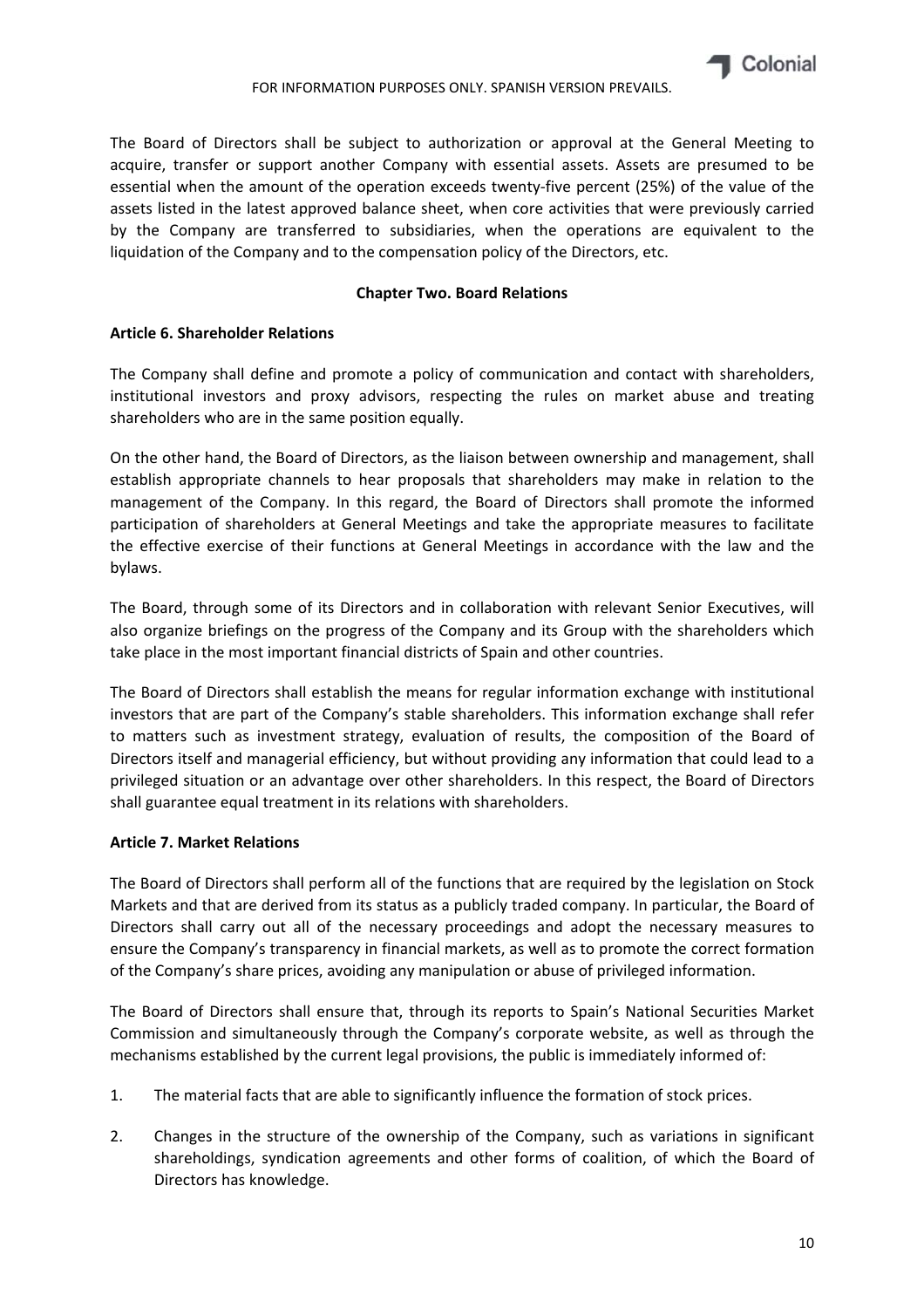3. Substantial modifications of the Company's rules of corporate governance.

The Board of Directors shall also take the necessary measures to provide the markets with financial information, biannually, quarterly and at any other time as required by current regulations.

The Board of Directors shall publish an annual report on corporate governance as well as draft and publish an annual report on compensation of the Directors. The annual report on Director compensation shall be disclosed by the Company as a material event at the same time it releases its annual corporate governance report.

## **Article 8. Auditor Relations**

Relations between the Board of Directors and the external auditor shall be conducted through the Audit and Control Committee.

The Audit and Control Committee in its audit report shall ensure that the Board of Directors presents the accounts at the General Meeting without limitations or qualifications. Exceptionally, when qualifications have been made, the President of the Audit and Control Committee and, exceptionally, the auditors as well, shall clearly explain the content and the scope of these limitations or qualifications to the shareholders.

The annual financial statements presented to the Board of Directors to be drafted into a report must first be certified for accuracy and integrity by the financial director or head of the corresponding department. Note that in the consolidated financial statements the financial status of all of the Company's subsidiaries are included, in accordance with the applicable accounting and commercial standards.

## **TITLE II. DIRECTOR STATUTES**

#### **Chapter One. Appointing and Removing Directors**

#### **Article 9. Appointing, Ratifying and Re‐electing Directors**

Directors shall be appointed at General Meetings or, in the event of an early vacancy, by the Board of Directors through their powers of co-option, in accordance with the provisions established in the Capital Companies Act.

In co-opted appointments, the Director designated by the Board need not necessarily be a shareholder of the Company. If the vacancy on the Board occurs after the General Meeting is called but before it is held, the Board of Directors may designate a Director until the next General Meeting is held.

The Appointments and Compensation Committee shall be responsible for proposing the appointment or re‐election of Independent Directors. In other cases, the responsibility corresponds to the Board itself. Proposals must be accompanied by a report from the Board justifying the aptitude, experience and merits of the nominee, which will be attached to the minutes of the General Meeting or the minutes of the Board itself. Any proposal to appoint or re-elect a nonindependent director must be preceded by a report from the Appointments and Compensation Committee.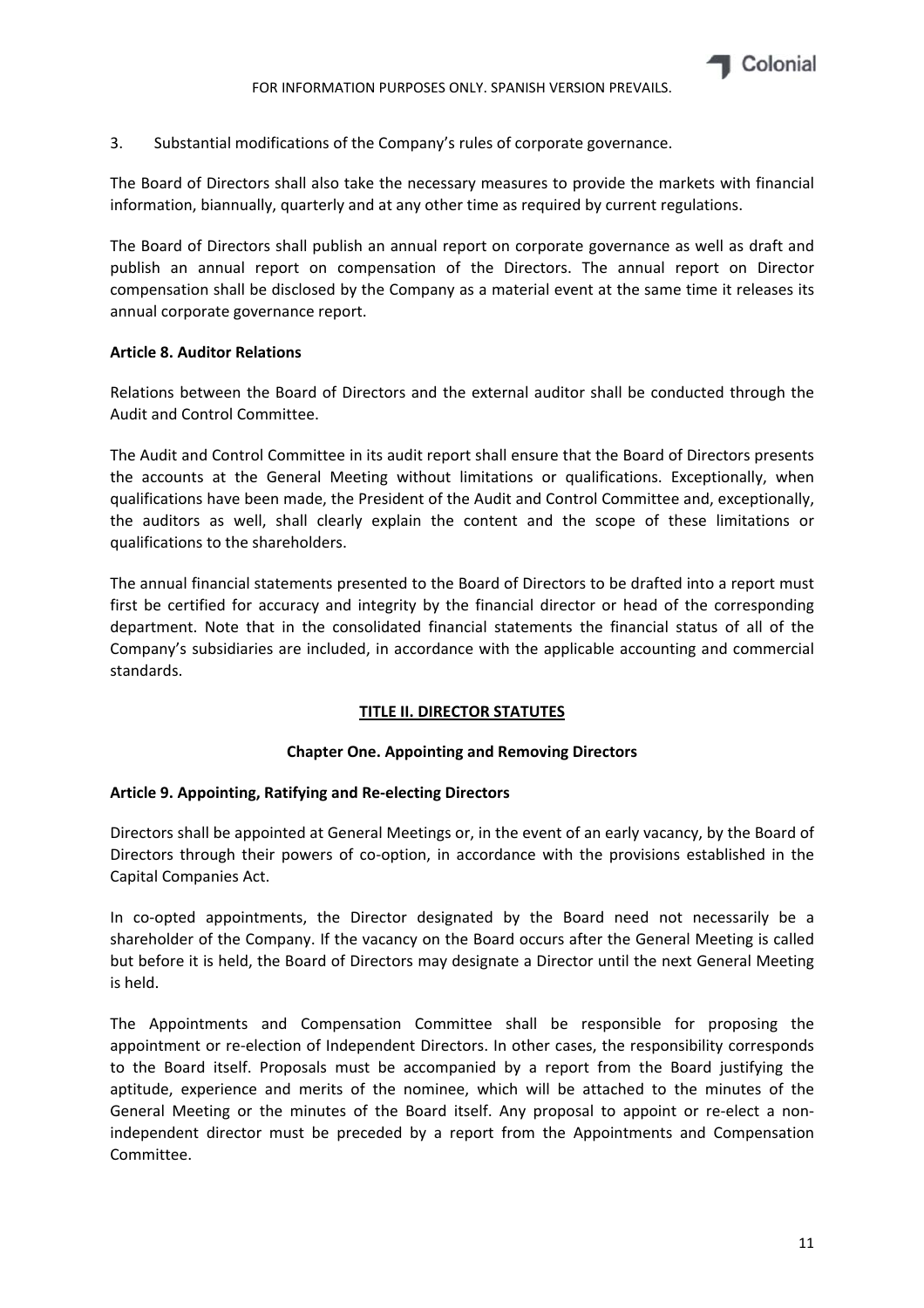Directors may be individuals or legal entities. If the Director is a legal entity, a single individual must be designated to permanently carry out the functions of the office. This individual must meet the legal requirements established by the administrators and shall be subject to the same duties and will be held liable as the administrator of the legal entity. The proposed individual shall be subject to the report by the Appointments and Compensation Committee. If the legal entity withdraws its representative, this change shall not take effect until a replacement has been designated.

In the time between when a General Meeting is called until the meeting is held, the Company must continuously publish at least the following information on the persons proposed for appointment, ratification or re-election as Board members on its corporate website: the person's identity and curriculum and the category to which each of them belong, as well as the previously mentioned proposal and reports and the Appointments and Compensation Committee's justifying report in which the results of the Board of Directors' needs analysis is listed. If the Director is a legal entity, the information published must include the details of the individual who will be appointed to permanently carry out the functions of the office.

Where applicable, if the Board of Directors chooses to ignore the proposals made by the Appointments and Compensation Committee, it must explain its decision, leaving a record of its reasons in the minutes.

The Board of Directors and the Appointments and Compensation Committee shall ensure that the appointment of new Directors meets the requirements of the Capital Companies Act, the bylaws and these Rules. Those who have been proposed as Directors shall be persons who are known to be solvent, competent, experienced and have professional prestige relevant to the duties to be performed.

Additionally, the Board of Directors shall ensure that its recruitment process favors gender diversity, experience and knowledge and that no implied bias entailing any discrimination shall be used in order to facilitate the selection of female Directors.

Those who are subject to any legally established prohibitions, ineligibility or incompatibilities cannot become administrators.

There is no age limit established to be appointed as a Director, nor for the exercise of this office.

The Company shall develop orientation programs that provide new Directors with rapid and sufficient knowledge of the Company and the Group as well as of the standards of corporate governance. In addition, regardless of the knowledge required of the Directors to perform their duties, the Company will also offer Directors refresher programs when circumstances so warrant.

#### **Article 10. Duration of Office**

Directors shall hold office for the period specified in the bylaws which, in no event, shall exceed four years. Directors may be re‐elected to office one or more times for periods of equal duration.

After his/her term expires, a Director's appointment shall expire once a General Meeting is held or once the time for a meeting called to approve of the accounts from the previous year has passed. Directors whose terms have expired, therefore, shall continue to carry out their functions until that moment.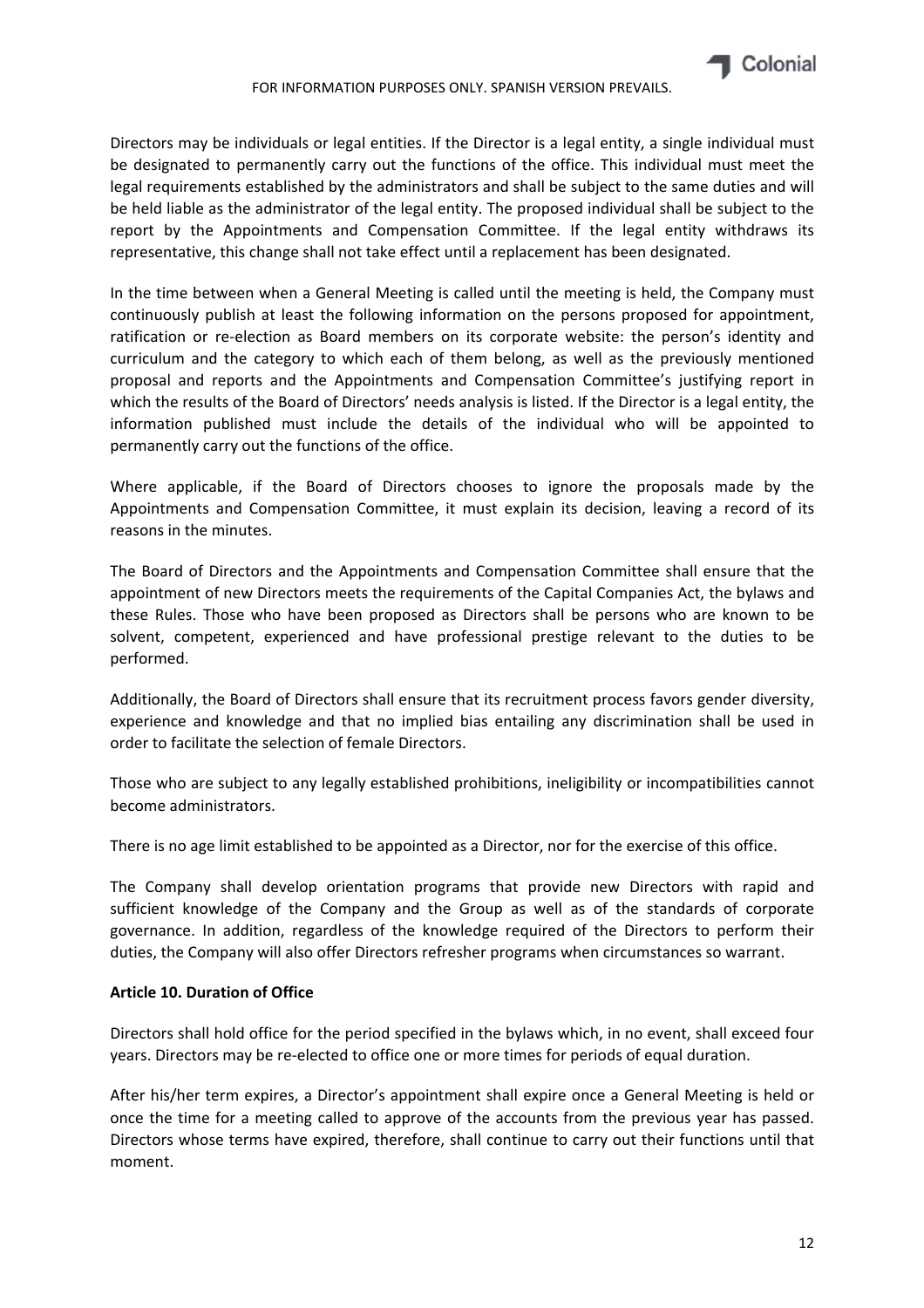

The Directors recruited by co-option shall hold office until such time as the first General Meeting is held. However, if a vacancy occurs after a General Meeting is called but before it is held, the Board of Directors may designate a Director until the next General Meeting is held.

#### **Article 11. Removing Directors**

Directors can be removed from office at any time even if their removal does not appear on the agenda.

Directors must put their office at the disposition of the Board of Directors and, if recommended in the Appointments and Compensation Committee's report, tender their resignation in the following cases:

- 1. When the Director's role is legally incompatible with that of his/her office or if he/she has been otherwise prohibited from holding said office.
- 2. When the Director is no longer in the executive position associated with his/her appointment as Director or when the reasons for which he/she was appointed no longer exist. Proprietary Directors shall tender their resignations when the shareholder they represent sells off their entire stock in Inmobiliaria Colonial or when the number of shares held requires a reduction in the number of Proprietary Directors.
- 3. Notwithstanding the provisions of the preceding paragraph, if the Board of Directors believes that there are reasons to justify the continuance of a Director, the weight of any new circumstances which may have an effect on the Director's perceived fitness will be taken into account.
- 4. When the Director is severely reprimanded by the Appointments and Compensation Committee for having breached his/her duty as Director.
- 5. When the Director's continuity as a member of the Board may negatively affect the functioning of the Board or damage the credit and reputation of the Company for any reason.

In particular, Directors must inform the Board of any criminal cases in which they are involved, as well as of the subsequent ruling. In any case, if a Director is indicted or if proceedings begin for an offenses punishable by law, the Board will examine the Director's case as soon as possible and, in view of the specific circumstances, will decide whether or not the Director should remain in office, providing a reasoned account in the Annual Corporate Governance Report.

The Board of Directors shall not propose the removal of any independent Director before the statutory period for which they were appointed, except where just cause is found by the Board of Directors following a report from the Appointments and Compensation Committee. It shall be understood that there is just cause when the Director occupies a new position or takes on new obligations that prevent him/her from devoting the necessary time to the performance of the duties associated with the office of Director, when the director fails to fulfill the duties inherent to his/her office or when the Director is involved in circumstances which cause him/her to lose his/her independent status in accordance with the provisions of the applicable legislation.

The removal of Independent Directors may also be proposed as the result of a takeover, merger or other similar corporate operations that represent a change in the Company's capital structure when these changes are led by proportionality criteria.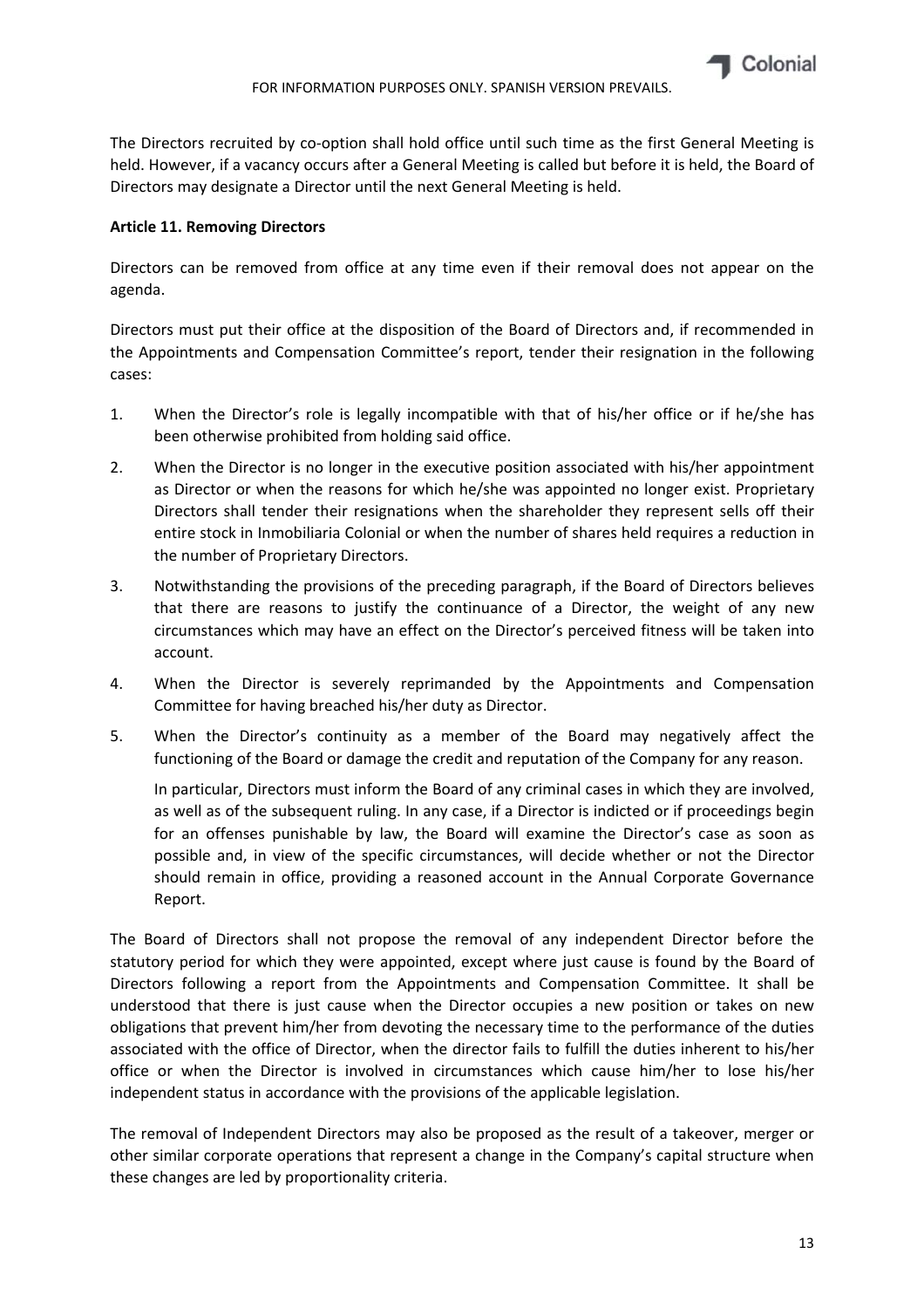The Board of Directors shall propose the removal of the remaining Directors before the statutory period for which they were appointed for exceptional and justified reasons approved by the Board itself, and after a report from the Appointments and Compensation Committee.

When, either by resignation or for other reasons, a Director vacates his/her position before the end of his/her mandate, the Director shall explain the reasons in a letter sent to all the members of the Board, without prejudice to this decision being reported as a Material Fact with the reason why the Director has resigned or been removed having to be explained in the Annual Corporate Governance Report.

#### **Article 12. Agreements Regarding Directors**

A Director's duty to be loyal prevents him/her from participating in the deliberations and votes on resolutions or decisions in which he/she or an associated person has a direct or indirect conflict of interest, with the exception of his/her designation for or withdrawal from offices in the administrative body or others with similar significance.

## **Chapter Two. Duties of the Director**

#### **Article 13. General Duties**

Directors shall hold office with the loyalty of a faithful representative, acting in good faith and in the best interest of the Company and respecting the principle of treating shareholders equally as well as performing their functions with unity of purpose and independent judgment.

Directors shall also perform their duties and comply with the obligations imposed by law, the bylaws and other internal rules with the diligence of an orderly businessperson, taking into account the nature of the office and the functions therein. In other words, Directors must have the proper dedication and shall adopt the measures necessary to properly manage and direct the Company.

In the area of strategic business decisions, subject to corporate discretion, an orderly businessman's standard of diligence is considered fulfilled when the Director acts in good faith, without personal interests in the matter subject to a decision, with sufficient information and in accordance with the proper decision‐making procedures.

Specifically, Directors must:

- 1. Be informed and properly prepared for the meetings of the Board and those of the delegated bodies to which they belong.
- 2. Personally attend Board meetings that are held and those of other bodies in which they take part, and to actively participate in the deliberations so that their criteria effectively contributes to the decision-making process. A Director's absence should be limited to the bare minimum and quantified in the Annual Corporate Governance Report. However, Directors may delegate their representation to another Director with the exception that non-executive Directors may only delegate their representation to another non-executive Director. In cases of delegation, the Directors must give specific instructions to their representatives on the direction of their vote on matters subject to debate.
- 3. Attend General Meetings.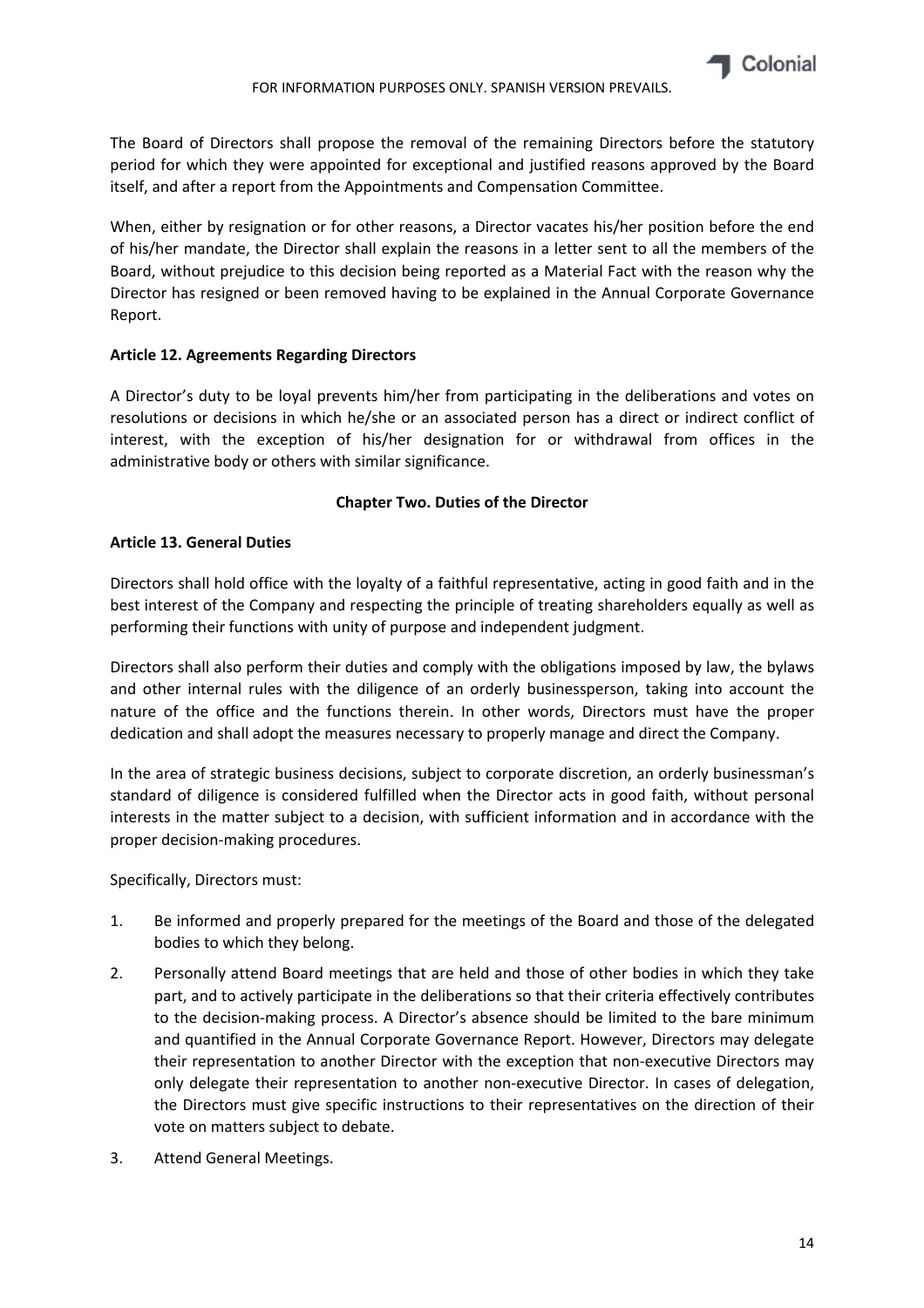

- 4. Perform the specific tasks entrusted to them by the Board and reasonably connected with their duties as Director.
- 5. Urge those with the authority to call Board meetings to call extraordinary meetings when the interest of the Company so requires, or include the issues they deem appropriate in the agenda.
- 6. Clearly express their opposition when they feel a proposal submitted to the Board may be contrary to the Company's business interest, especially Independent Directors and other Directors not affected by a potential conflict of interest, in the case of decisions that may some way harm shareholders not represented on the Board.

The Company's Director shall not be a member of more than 3 boards of directors of other Spanish listed companies besides Inmobiliaria Colonial. Exceptionally, and for duly justified reasons, the Board of Directors may excuse the Director of this restriction.

## **Article 14. Basic Obligations of the Duty to Be Loyal**

Because of their duty to be loyal, Directors must:

- 1. Not us their authority for purposes other than those for which that authority has been granted.
- 2. Keep all information, data, reports or records to which they have had access in the performance of their duties a secret, even after they no longer hold that position, except as permitted or required by law.
- 3. Refrain from participating in deliberations and votes on agreements or decisions in which they or an associated person has a direct or indirect conflict of interest.
- 4. Perform their functions under the code of personal responsibility with freedom of criteria and judgment and independently with respect to instructions from and relationships with third parties.
- 5. Adopt the necessary measures to avoid being involved in situations in which their own personal interests or those they may share with others could come into conflict with the Company's business interests and with their duties to the Company.

#### **Article 15. Duty of Secrecy**

Directors must keep the deliberations of the Board of Directors and the delegate bodies in which they take part a secret. In particular, Directors are obligated to keep all information, data, reports and records that they have access to as a result of their office a secret, and they may not reveal this information to third parties nor disclose it except in cases where the law permits or requires it.

All of the documentation belonging to the Company and the Group that is accessible by the Directors is confidential and may not be revealed in any form without the approval of the Board.

This confidentiality requirement shall remain in place, even after the Director has left office.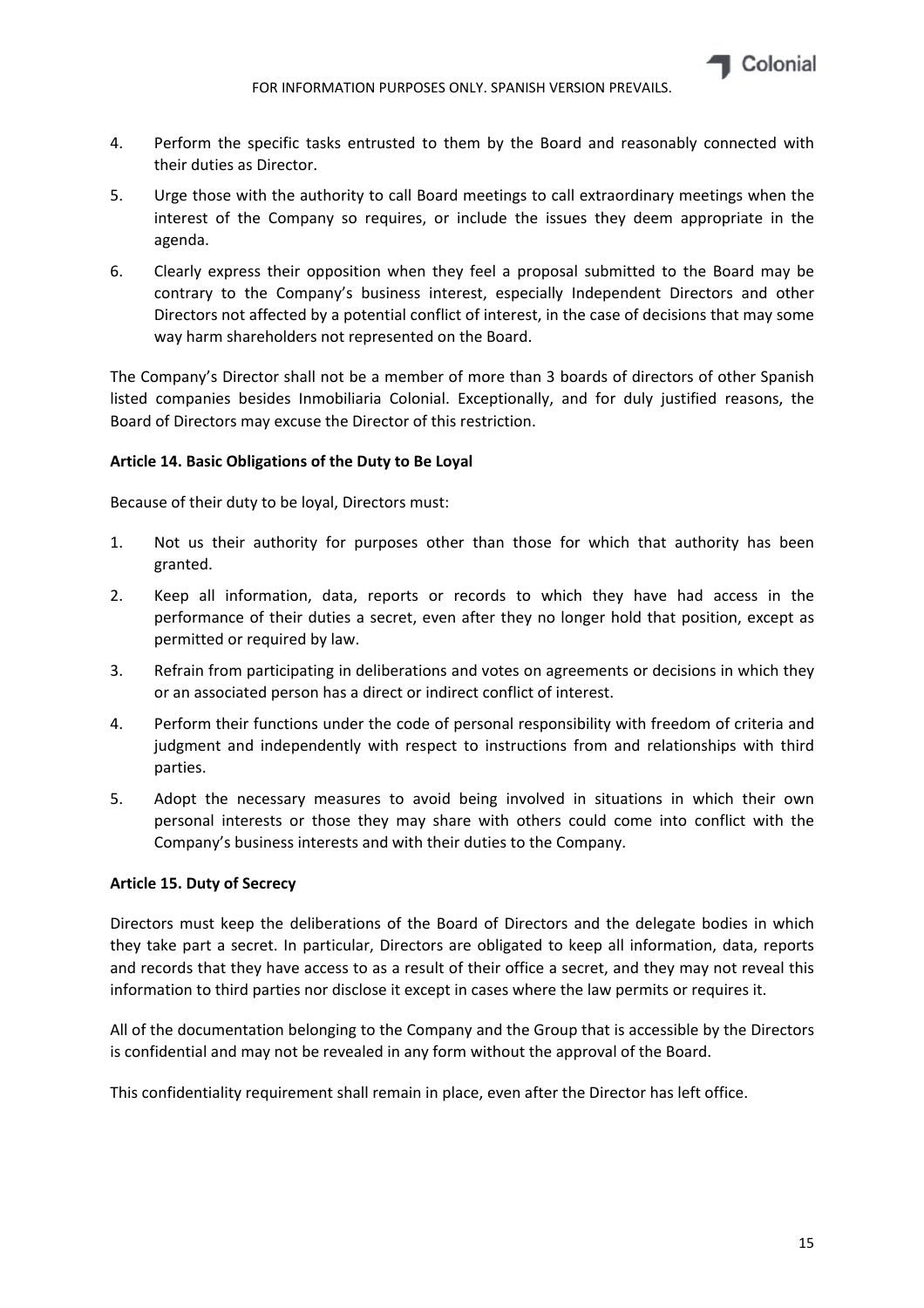### **Article 16. Duty to Avoid Conflicts of Interest and Rules on Waivers**

1. The Directors shall take the necessary measures to avoid becoming involved in situations in which their own interests or those that they may share with others could come into conflict with the Company's business interests and with their duties to the Company.

This duty to avoid conflicts of interest requires Directors to refrain from:

- a) Conducting transactions with the Company, with the exception of regular operations performed under standard conditions for customers and which have little relevance, defined as those operations whose information is not necessary in order to express the true and fair view of the Company's assets, financial position and results.
- b) Using the name of the Company or invoking their status as Director to improperly influence the performance of private operations.
- c) Using corporate assets, including the Company's confidential information, for private purposes.
- d) Taking personal advantage of the Company's business opportunities.
- e) Obtaining benefits or compensation from parties other than the Company and its Group associated with the performance of their duties, except in the case of courtesy gestures.
- f) Participating in activities on their own behalf or for others which involve current or potential substantial jurisdiction conflicts with the Company or which may lead to a permanent conflict with the interests of the Company.

The previous provisions shall also apply in the event that the beneficiary of the prohibited activity is someone associated with the Director. An associated person shall be defined by the Capital Companies Act.

Directors must also notify the Board of any direct or indirect conflict of interest that they, or persons associated with them, may have with the Company. Any conflict of interest incurred by the Directors shall be published in the Annual Corporate Governance Report.

2. The Company may however waive the prohibitions contained in the previous section in individual cases, authorizing a Director or associated person to execute a transaction with the Company, to use certain corporate assets, to take personal advantage of a specific business opportunity, or to obtain benefits or compensation from a third party. In the event that a Director is allowed to make use of the Company's corporate assets, the financial advantage thus obtained shall be treated as indirect compensation and must be authorized by the Appointments and Compensation Committee.

Authorization to be exempt from the prohibition on obtaining a benefit or compensation from third parties, to make a transaction for more than ten percent (10%) of the Company's assets must necessarily be approved at the General Meeting. However, in other cases, the Board of Directors may grant authorization provided that the members who grant the Director this authorization are independent. It will also be necessary to ensure that the authorized operation shall not harm the Company's equity and, where applicable, that it can be implemented according to market conditions and transparency requirements.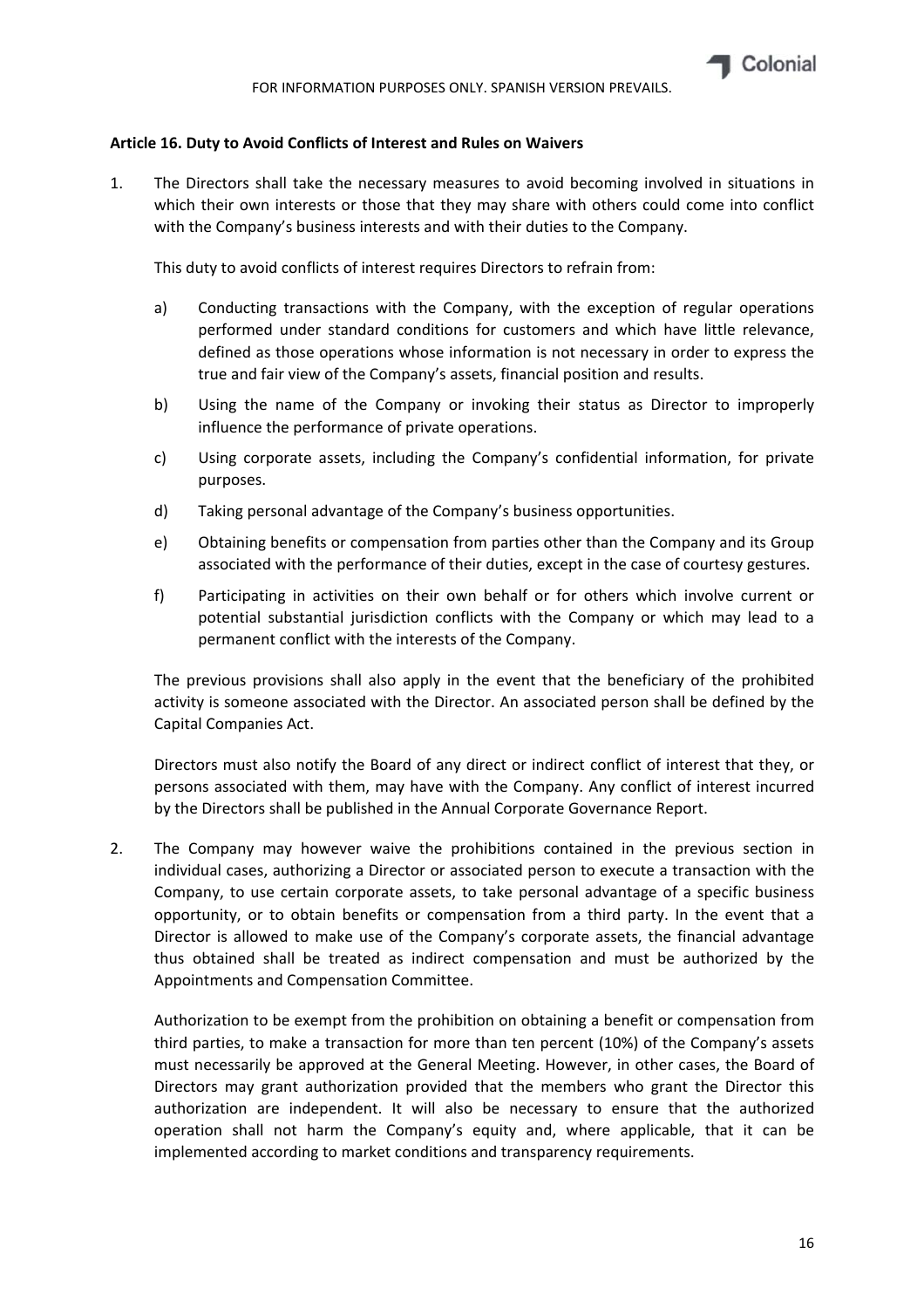A non‐compete obligation may only be waived in the event that no harm is expected for the Company or when the damage is expected to be offset by the potential benefits. Waivers are granted by an express resolution and shall not be a part of General Meetings.

### **Article 17. Associated Operations**

An express prior authorization from the Board of Directors, which may not be delegated, and after a favorable report from the Audit and Control Committee, will be required for the following situations:

- For a Director to provide professional services to Inmobiliaria Colonial Companies. The employment or other type of relation that Executive Directors have with the Company is exempt.
- ‐ For a Director, a significant shareholder or his/her representative on the Board, or a person associated with them to sell or otherwise transfer supplies, materials, goods or rights, in general, to Inmobiliaria Colonial or other companies in its Group in exchange for any type of economic compensation.
- For the companies in the Group to transmit supplies, materials, goods or rights, in general, on behalf of a Director, a significant shareholder or his/her representative on the Board, or a person associated with them that are outside the transferor company's normal business.
- ‐ For the companies in Grupo Inmobiliaria Colonial to provide work, services or to sell materials to a Director, a significant shareholder or his/her representative on the Board, or a person associated with them as a normal part of their business but at prices below market value.
- For a Director or associated person with a direct or indirect interest to enter into any other type of business with companies in the Group.

Approval from the Board of Directors will not be necessary when an operation concurrently meets the following three conditions:

- 1. The operation is conducted under a contract whose conditions are standardized and applied *en masse* to many customers;
- 2. The operation is carried out at market rates, generally set by the person supplying the goods or services concerned; and
- 3. The amount of the operation does not exceed one percent (1%) of the Company's annual revenue.

In any case, any relevant transactions of any kind made by any director or major shareholder of the Company, its subsidiaries or affiliates, shall be reported in the Annual Corporate Governance Report.

#### **Article 18. Directors' Duty to Report to the Board of Directors**

Notwithstanding the provisions of Article 16 of these Rules and the provisions in the Company's Internal Code of Conduct regarding the Stock Market, Directors must, before the financial statements are drafted and with reference to the prior year, inform the Board of Directors of:

i. The Director's performance, on his/her own behalf or for others, in activities which are the same, similar or supplementary to the business of Inmobiliaria Colonial.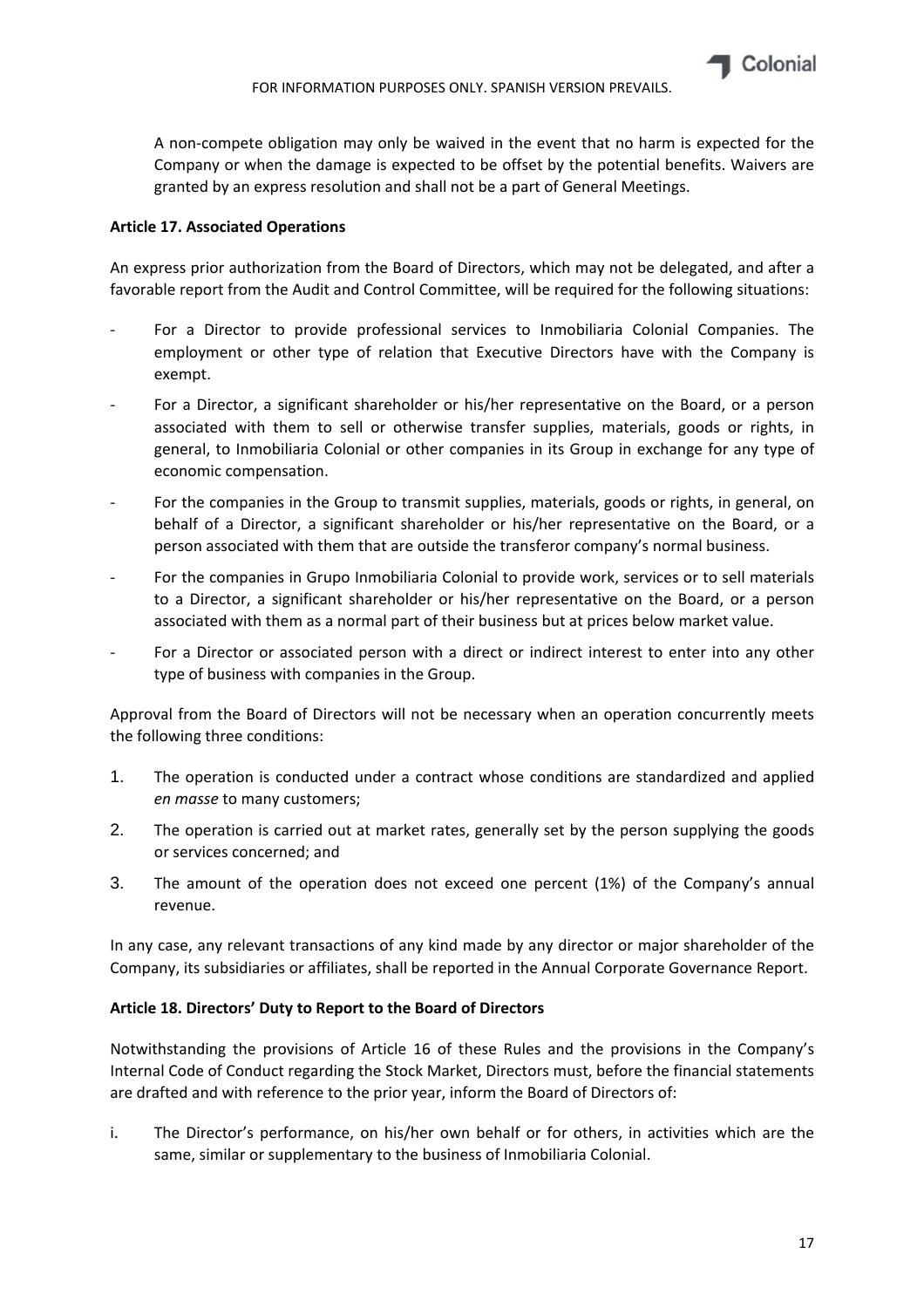

- ii. The number of shares of Inmobiliaria Colonial which the Director owns or has owned. Likewise, The Director must also report any other shares owned, directly or indirectly, by associated persons pursuant to the Capital Companies Act.
- iii. The operations which the Director, in his/her own interest, or by persons acting on his/her behalf, entered into with Inmobiliaria Colonial or other companies in the Group that were outside of the normal business of Inmobiliaria Colonial or which were not made according to market conditions, when these operations are relevant.
- iv. Any direct or indirect conflict of interest that may arise with the Company that is subject to the Director's duty to abstain pursuant to the Capital Companies Act and these Rules. All conflicts of interest which the administrators of the Company have shall be recorded and included in the Annual Corporate Governance Report.

The Secretary and the Vice‐Secretary of the Board, in coordination with the Audit and Control Committee, shall be responsible for collecting the information referred to in the previous sections from the Directors.

The information referred to in paragraphs iii and iv above must be provided promptly upon the completion of each operation or transaction.

The Directors must inform the Appointments and Compensation Committee of their other professional obligations, if these might interfere with the Director's dedication to his/her office.

## **Chapter Three. Directors' Right to Information**

#### **Article 19. Powers of Information and Inspection**

1. In the performance of their duties, Directors have the duty to demand and the right to obtain the appropriate and necessary information from the Company in order to fulfill their obligations. In this respect, Directors are invested with the broadest powers to obtain information on any aspect of the Company and to examine its books, records, documents and any other records of corporate operations and to inspect all of the Company's facilities.

The exercise of this right to information must be exercised through the President, the Managing Director or the Secretary of the Board, who shall respond to requests from Directors, providing them with information and offering them the appropriate interlocutors or measures to enable them to carry out the examinations and desired inspections.

2. Unless the Board of Directors has been incorporated, or has been exceptionally called for emergency reasons, the President of the Board of Directors, with the assistance of the Secretary, shall ensure that the Directors are sufficiently provided in advance with the information necessary to deliberate on and adopt agreements on the matters to be discussed. In addition, the Appointments and Compensation Committee shall ensure that non‐executive directors have sufficient time to properly perform their duties.

#### **Article 20. Expert Assistance**

The Company shall create the appropriate channels so that Directors can obtain the advice needed to fulfill their duties, including, if the circumstances so require, assistance from those outside the Company.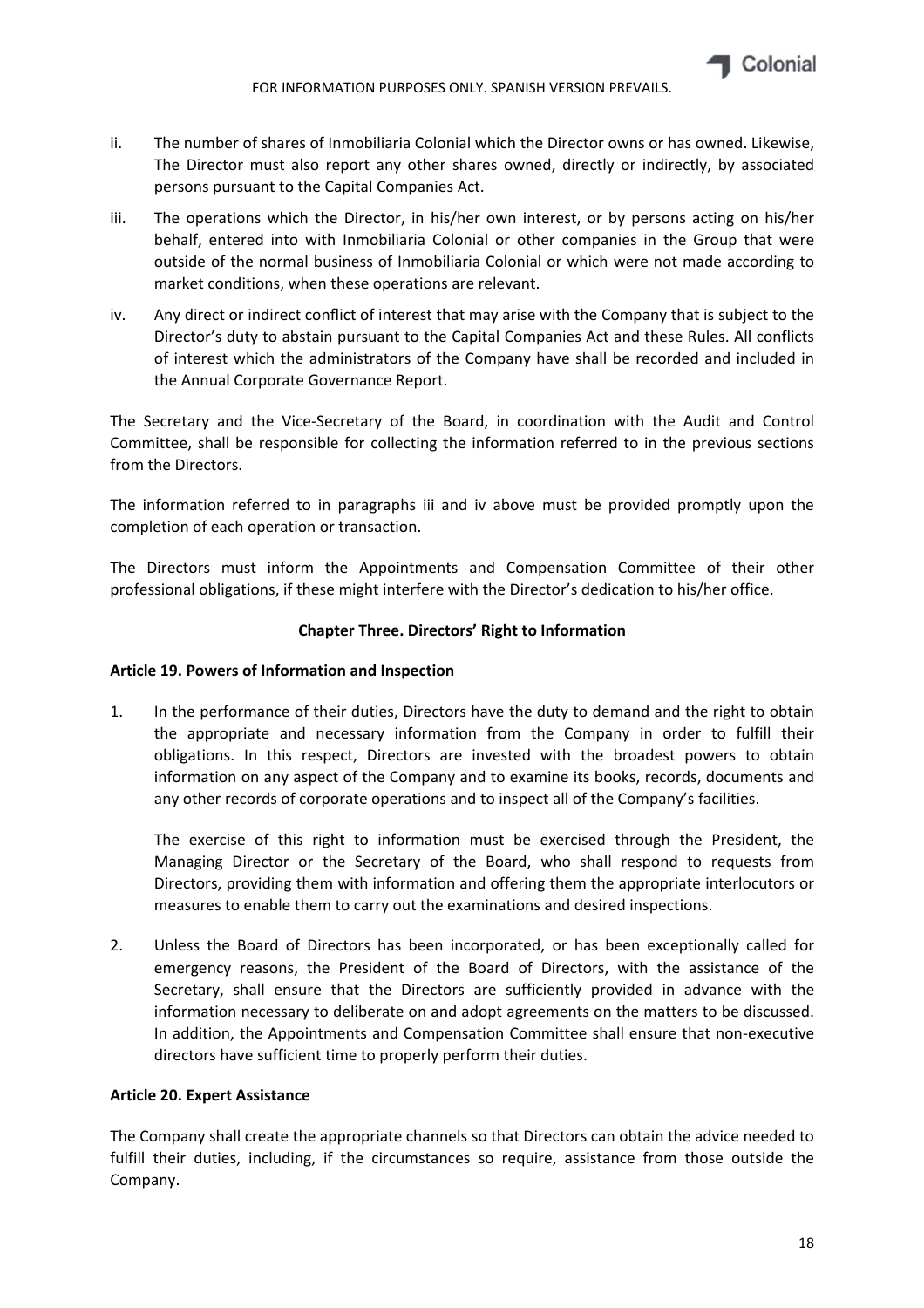

The Board of Directors may oppose the hiring of external experts for offices in the Company in the following cases in which they believe:

- 1. That it is not necessary for a Non‐Executive Director to properly perform the duties of his/her office.
- 2. That the cost is not reasonable in view of the importance of the problem and the assets or income of the Company involved.
- 3. That the technical assistance sought may be adequately provided by experts and other employees in the Company.

## **Chapter Four. Compensation of Directors**

## **Article 21. Compensation**

1. The compensation policy for the Directors shall be approved at the General Meeting at least once every three years as a separate item on the agenda and shall be adjusted as appropriate to the payment system provided for in the Company's bylaws. Any modification or replacement thereof shall require approval at the General Meeting pursuant to the established procedures.

All proposals regarding the compensation policy of the Board of Directors shall be justified and must be accompanied by a specific report from the Appointments and Compensation Committee. Both documents shall be made available to shareholders on the Company's corporate website when the General Meeting is called. Shareholders may also request that these documents be given to them or delivered free of charge and the call for the General Meeting shall refer to this right.

The policy that is approved shall determine the Directors' compensation for their roles as such within the compensation system established by the bylaws and shall include the maximum amount to be paid to all the administrators who meet the conditions. The Board of Directors shall determine each Director's compensation, taking into account each of their functions and responsibilities, their membership in Board Committees and other objective relevant circumstances.

The Board of Directors will draft a compensation policy proposal which shall take into account the following criteria:

- a) The compensation of the Directors is what is necessary to attract and retain Directors with a desirable profile, to compensate them for the dedication, qualifications and responsibility that the position entails, and to ensure that to the amount does not interfere with the independence of Non-Executive Directors' decisions;
- b) Executive Directors are restricted to variable compensation linked to the performance of the company and to their personal performance, as is the compensation in the form of shares, stock options or rights to shares or instruments that are referenced to the value of the stock and long‐term savings systems such as pension plans, retirement schemes or other social security systems. Presenting shares may be considered compensation for Non‐Executive Directors when they conditioned to hold them until their tenure as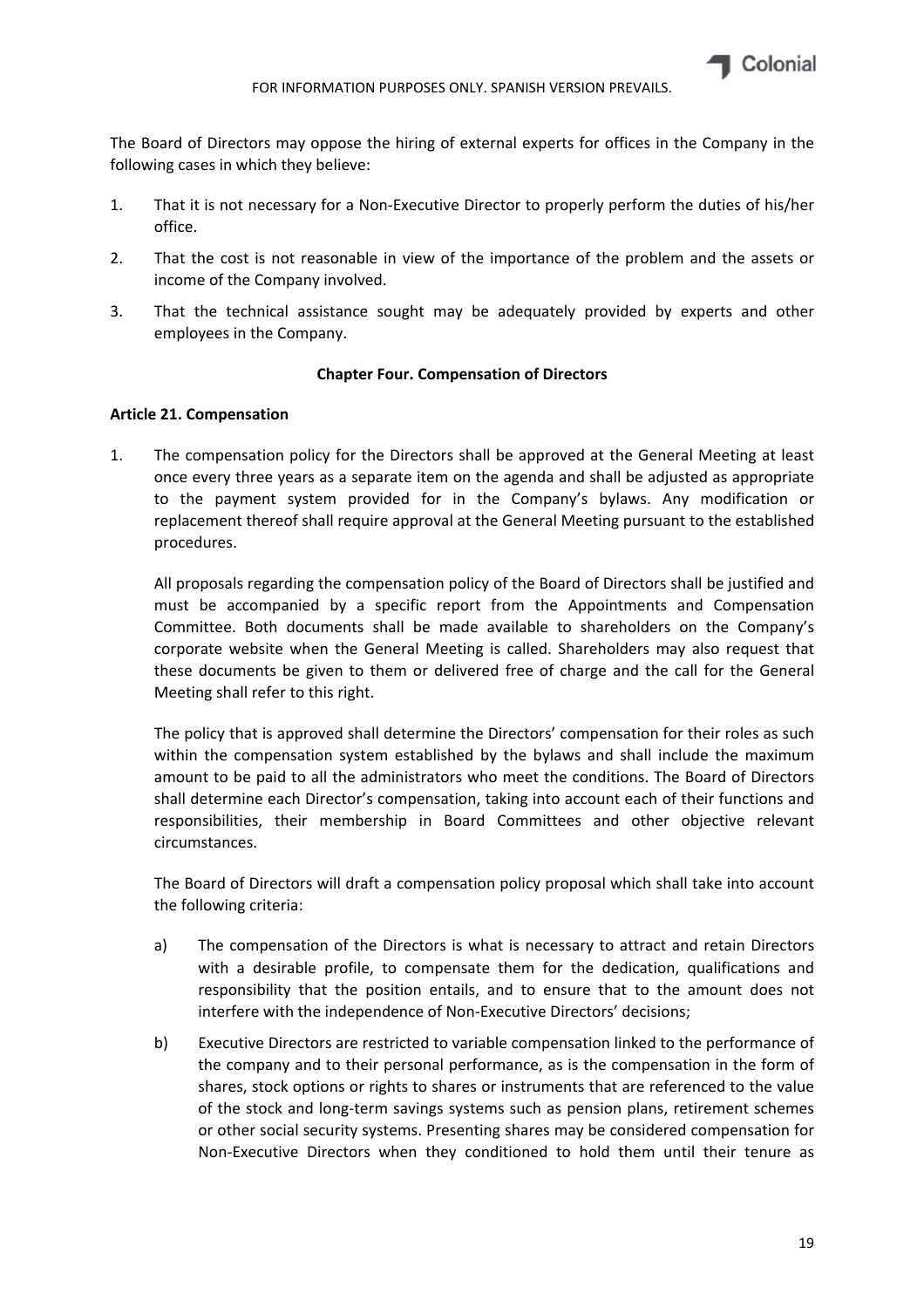director ends. This shall not apply to the shares that the Director needs to transfer, where applicable, to pay the costs related to their acquisition; and

c) In the event of variable compensation, technical limits shall be set to ensure that such compensation reflects the professional performance of its beneficiaries and not simply the general progress of the markets or of the Company's business sector or other similar circumstances.

The compensation policy proposed by the Board must also decide, in any case, and whenever they arise, on the following aspects:

- a) The amount of fixed components, itemizing, where applicable, the fees for participating on the Board and its Committees and an estimate of the fixed annual payment arising thereof;
- b) The variable compensation components, including, in particular, the categories of Director to which they apply, and an explanation on the relative importance of the variable items with regard to the fixed items, the criteria for the evaluation of results which form the basis for any compensation in shares, stock options or any variable component, the fundamental parameters and rationale for any bonus system or any other non‐cash benefits, and an estimation of the total amount of the variable compensation to which the proposed compensation plan is responsible based on the degree of compliance with the hypotheses or objectives that are used as a reference;
- c) The principal characteristics of social security systems (supplementary pensions, life insurance policies and similar systems) with an estimate of their amount or equivalent annual cost; and
- d) The conditions that must apply to the contracts of those performing the duties of Senior Executives, such as Executive Directors, including the conditions related to duration and notification periods and other clauses relating to hiring bonuses, as well as indemnities or golden parachutes for early termination of employment between the Company and the Executive Director**.**

The compensation system shall be in line with the importance of the Company, its economic situation and the market standards of comparable companies. It shall also aim to promote the profitability and long‐term sustainability of the Company, avoiding excessive risk and rewarding negative results.

- 2. Compensating Directors for the performance of their executive functions shall conform to the Director's compensation policy, which necessarily must consider the amount of any fixed annual payments and any changes over the period to which the policy refers, the different parameters for establishing variable components and the main terms and conditions of their contracts including, in particular, their duration, compensation for premature termination or for the end of employment as well as exclusivity, non-compete and permanence agreements, and loyalty programs.
- 3. When a member of the Board of Directors is appointed as the Managing Director or when he/she is given executive functions under another title, a contract between this member and the Company must be entered into which must be approved by the Board of Directors with the favorable vote of two-thirds of its members. The Director concerned must abstain from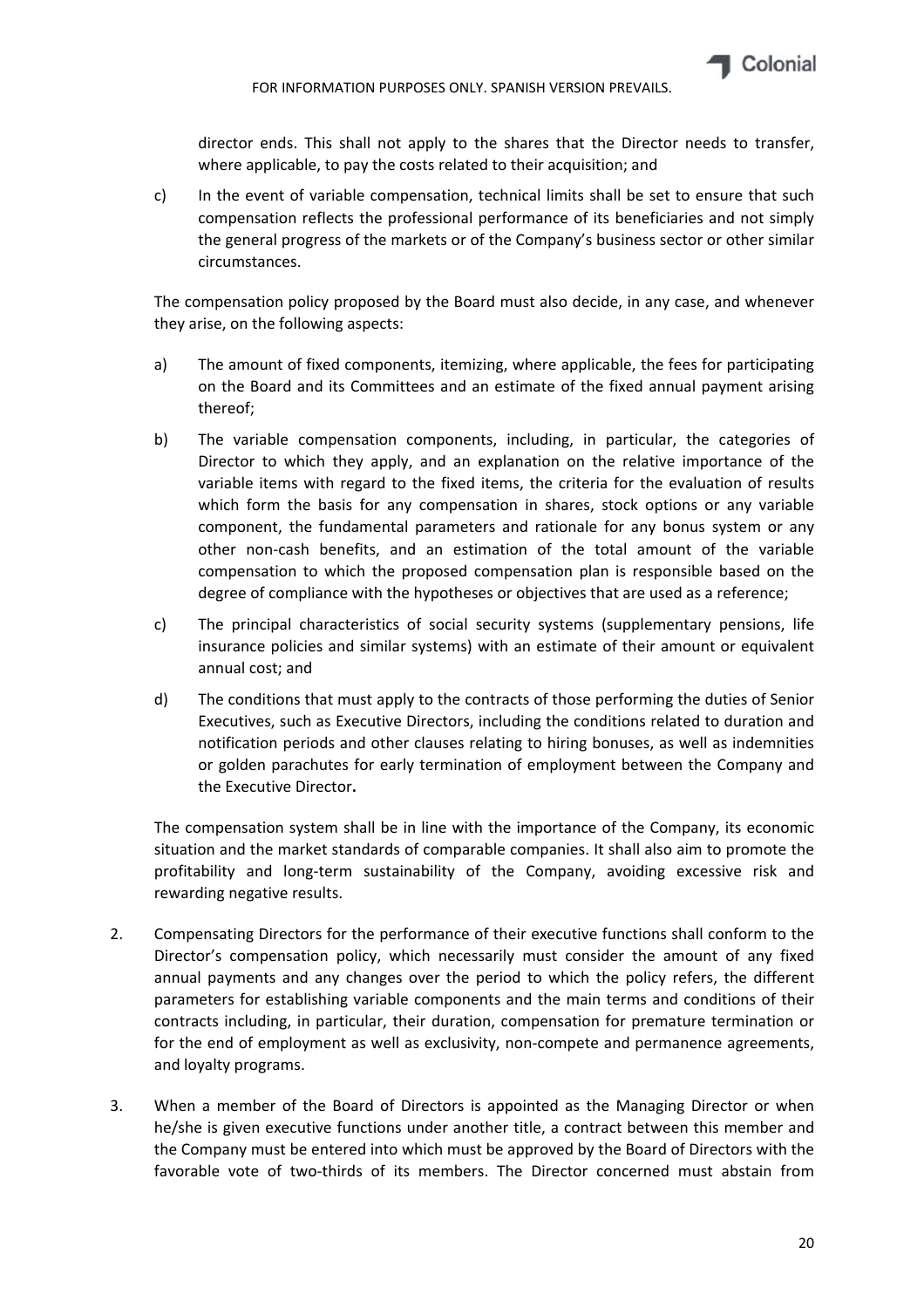attending the deliberations and participating in the vote. The approved contract shall be incorporated as an annex to the minutes of the meeting. The contract must list all items for which compensation can be received, including, where applicable, any compensation for premature termination of these functions and the amounts payable by the company with regards to insurance policies or contributions to savings systems. Directors shall not receive any compensation for performing executive functions whose amounts or concepts are not listed in their contracts. The contract shall comply with the compensation policy approved at the General Meeting.

The Board of Directors shall establish the compensation of the Directors for the performance of executive duties and according to the terms and conditions of their contracts with the Company pursuant to the compensation policy approved at the General Meeting.

Any compensation received by the directors in the exercise or termination of their office and for carrying out their executive functions shall be pursuant to the current compensation policy of Directors, except for that compensation which is expressly approved at the General Meeting.

4. The Board shall prepare an annual report on the compensation of the Directors, which shall include complete, clear and understandable information on the compensation policy of Directors applicable to the current year. It will also include an overall summary on the implementation of the compensation policy in the previous fiscal year, as well as details of individual compensation paid for all items for each of the Directors that year. The report will be disclosed and put to a vote as a separate advisory item on the agenda at the General Meeting.

The Annual Report on compensation of the Directors will be disclosed as a "material fact" by the Company at the same time that the Annual Corporate Governance Report released. Both documents shall be made available to shareholders on the Company's corporate website when the General Meeting to which they are subject is called.

Should the Annual Report on the compensation of the Directors be rejected in the advisory vote of the General Meeting, the applicable compensation policy for the following year shall be subject to approval at the General Meeting prior to its application, even though the three years mentioned earlier have not passed, except when the compensation policy has been approved at the same General Meeting.

## **Article 22. Compensation Transparency**

In addition to the Annual Report on Director compensation, the records shall show, in detail, each director's compensation for that fiscal year, including in particular:

1. The breakdown of each Director's compensation which shall include attendance allowances and other types of fixed compensation as a Director, additional compensation for being the President or for the members of any Board committee, profit sharing and bonuses, as well as the reasons why this compensation was granted, the contributions made on the Directors' behalf to pension plans with defined contributions and the increase in Directors' vested rights, when these contributions are made to defined benefit plans. Similarly, any compensation agreed to or paid upon termination of the Directors' duties shall include the compensation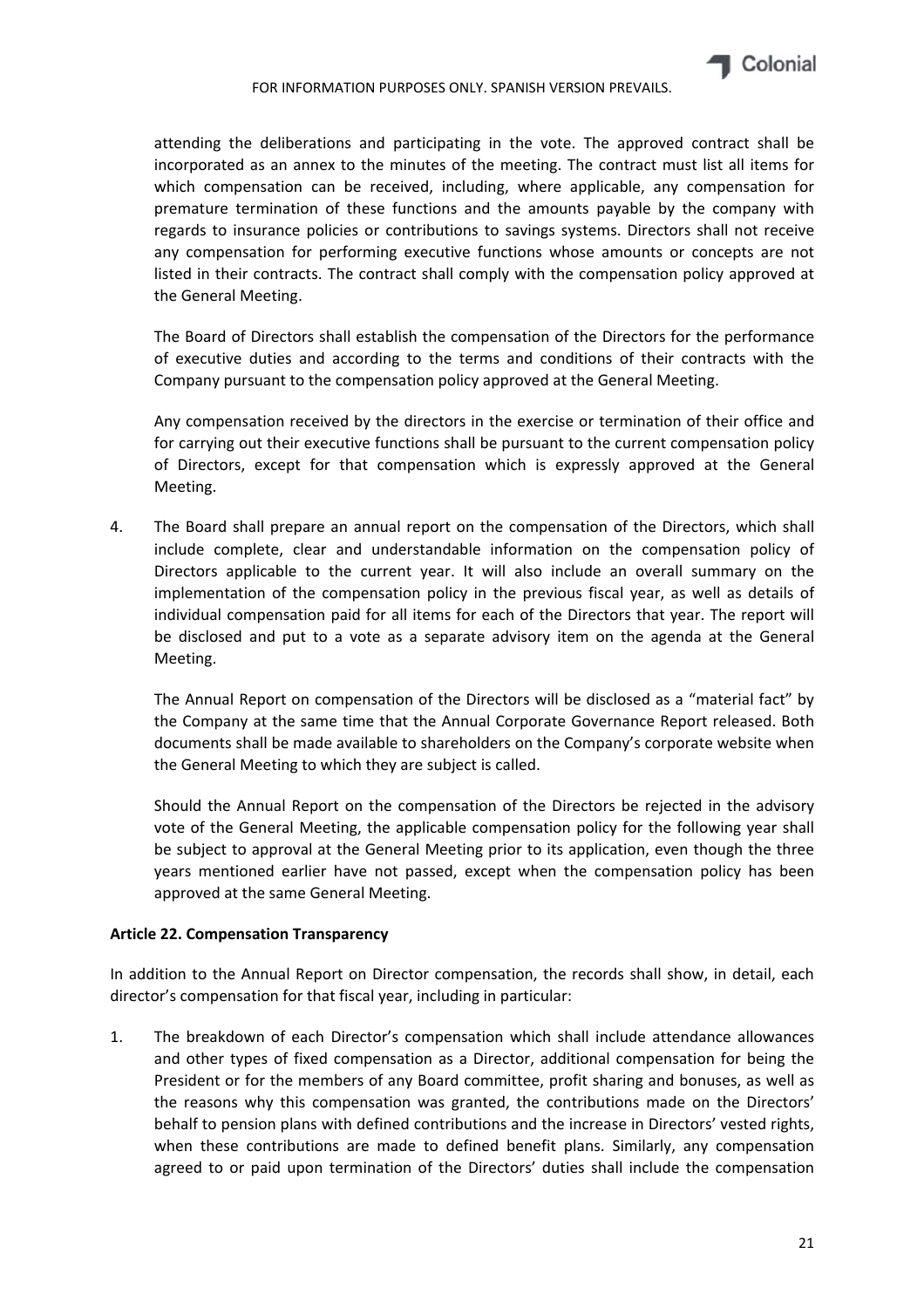they for being Directors of other companies in the Group and compensation for performing the senior management duties of executive directors. This information shall also include all other concepts not listed above, whatever their nature or the company within the Group paying it, especially if it is considered a related‐party transaction or if omitting it would distort the true picture of the Director's total compensation;

- 2. The breakdown of the presentation to Directors of shares, stock options or any other instrument linked to the value of the stock, detailing the number of shares or options presented in the year and the conditions for their use, the number of options exercised during the year including the number of shares affected and the exercise price, the number of options that are still pending at the end of the year, indicating their price, date and other requirements of use and any change during the year to the conditions on the use of the options that have already been granted; and
- 3. Information on the connection between the compensation received by the executive Directors and the Company's results or other performance standards during the previous fiscal year.

## **TITLE III. STRUCTURE AND FUNCTIONING OF THE BOARD**

#### **Chapter One. Structure of the Board**

## **Article 23. Offices and Commissions of the Board**

- 1. The Board of Directors, after the Appointments and Compensation Committee has issued its report, shall appoint from among its members (i) one President and, where applicable, one or more Vice‐Presidents; and (ii) one Secretary and, where applicable, a Vice‐Secretary.
- 2. The Board of Directors may create specialized committees within the Board, determine their structure, designate their members and describing the functions that each of them must assume.

The Board of Directors must constitute an Audit and Control Committee and an Appointments and Compensation Committee, whose structure and minimum functions are listed in the Capital Companies Act and the Company's bylaws.

The minutes of the Committees will be made available to all members of the Board of Directors.

#### **Article 24. The President of the Board**

The Board of Directors, after the Appointments and Compensation Committee has issued its report, shall appoint a President from among its members.

The President is the head of the effective functioning of the Board of Directors, and shall promote the independence and effective functioning of the various Board Committees.

The President of the Board of Directors shall be elected from among its members by the favorable vote of the absolute majority of the Directors present or represented at the meeting. However, if the President has executive functions, it will require the favorable vote of two thirds of the members of the Board of Directors.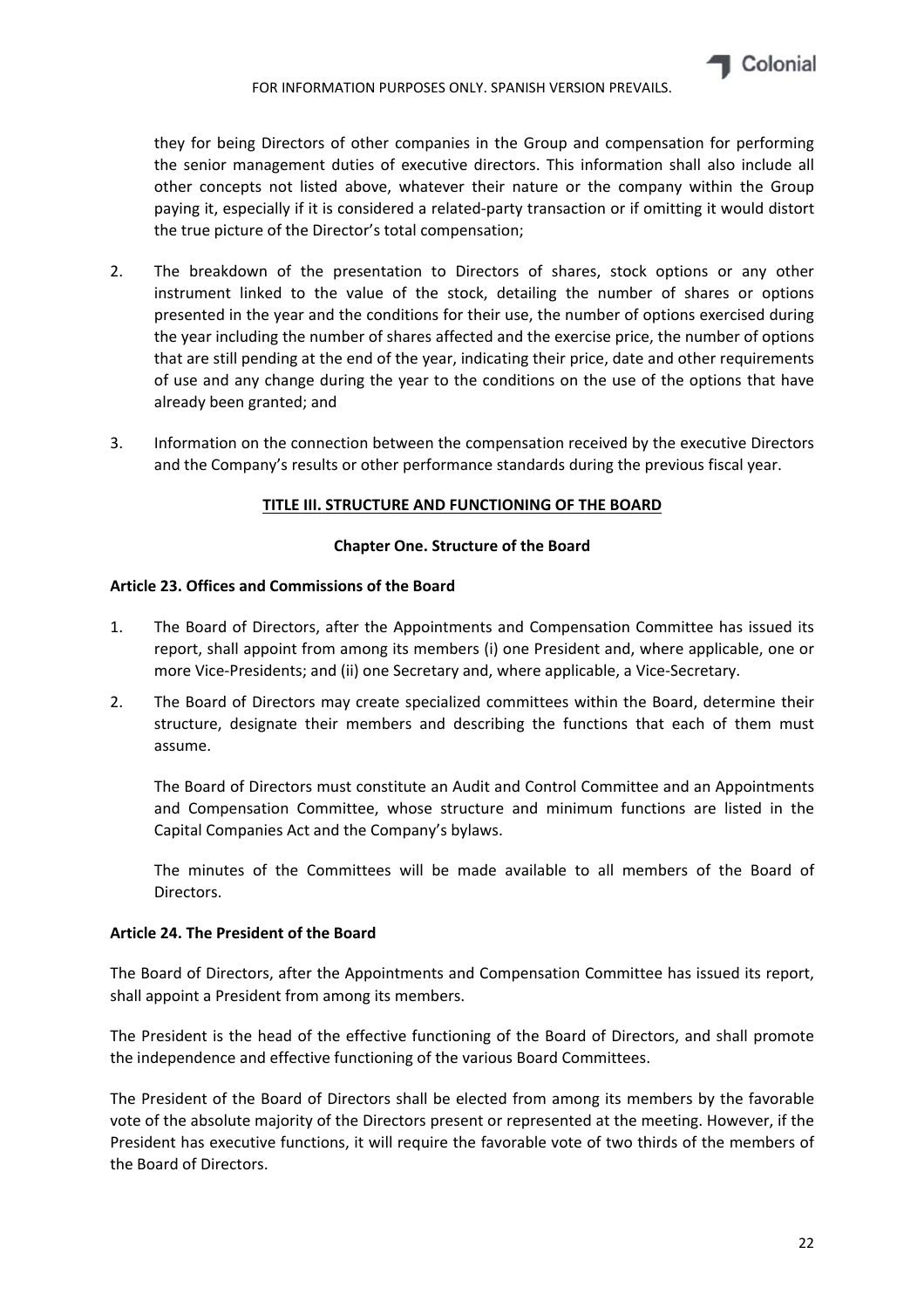

In addition to the powers granted by law and the bylaws or these Rules, the President shall have the following functions:

- To convene and preside over Board of Directors meetings, to set the agenda for meetings and to direct the discussion and debate. In the case of a tie, the President's vote shall break the tie.
- ‐ To chair the General Meetings of the Company and lead the deliberations and votes pursuant to the Law, the bylaws and the Regulations concerning General Meetings.
- ‐ To ensure that the Directors receive sufficient information in advance to be able to discuss the items on the agenda.
- ‐ To stimulate debate and the active participation of the Directors at Board meetings.
- ‐ To submit proposals to the Board that the President deems appropriate for the Company to run smoothly and, in particular, proposals regarding how the Board and other corporate bodies function.
- ‐ To prepare and submit to the Board a program with dates and issues to be addressed.
- ‐ To manage the Board and the effectiveness of its operations regarding the oversight and direction of the Company as well as the bodies responsible for managing it.
- ‐ To organize and coordinate regular reviews of the Board, as well as, where applicable, the Company's Chief Executive Officer.
- To ensure that sufficient time for discussion is given to strategic matters.
- ‐ To contract and review refresher programs for each director, when circumstances require.
- ‐ To ensure compliance with the resolutions, decisions, guidelines and criteria established at the General Meeting and by the Board of Directors, within the scope of their respective powers.

In the President's absence, his/her duties shall be performed by the Vice-President and, in the event that there are several Vice‐Presidents, the Vice‐President according to their numerical order. In the absence of the President and the Vice‐President, the President's duties shall be performed by the Coordinating Director, if any, and, failing that, by the oldest Director that is present at the meeting.

#### **Article 25. The Coordinating Director**

- 1. If the President has Executive Director status, the Board of Directors, with the abstention of the Executive Directors and after the Appointments and Compensation Committee has issued its report, shall appoint a coordinating director from among the Independent Directors.
- 2. The Coordinating Director shall be authorized to:
	- ‐ Request that the Board of Directors be convened;
	- ‐ Request the inclusion of new items on the agenda of an already convened Board meeting;
	- ‐ Coordinate and assemble the Non‐Executive Directors;
	- Voice the concerns of the Non-Executive Directors;
	- ‐ Direct, where applicable, the periodic review of the President of the Board;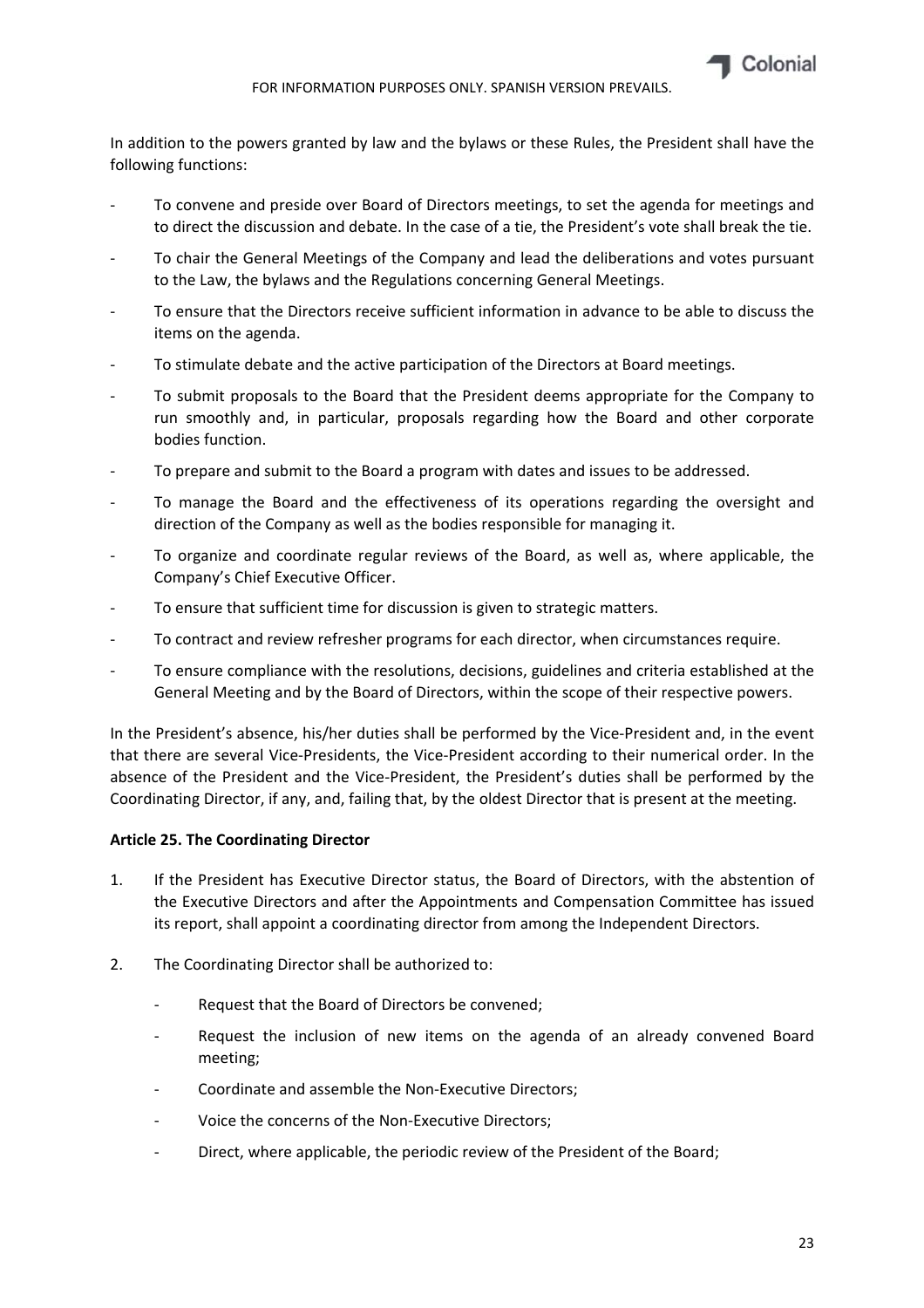

- ‐ Chair the Board of Directors in the absence of the President and Vice‐Presidents, where applicable;
- Maintain contact with investors and shareholders to ascertain their views in order to form an opinion about their concerns, particularly with respect to the corporate governance of the Company, and coordinate the President's plan of succession; and
- ‐ Other functions that the Board of Directors agrees to attribute to the Coordination Director to better perform his/her duties.
- 3. The Coordinating Director shall be appointed indefinitely, as long as he/she maintains his/her status as Independent Director.
- 4. The office of Coordinating Director is compatible with the status of President or member of any of the committees of the Board of Directors.
- 5. The Coordinating Director shall receive compensation for the performance of their duties from the Board of Directors, pursuant to the compensation policy approved at the General Meeting.

#### **Article 26. The Vice‐President of the Board**

The Board of Directors, after the Appointments and Compensation Committee has issued its report, may appoint from among its members one or more Vice‐Presidents. If several Vice‐Presidents are named, they shall be numbered consecutively.

In the event of the President's absence, his/her duties shall be fulfilled by the Vice-President and, in the event that there are several Vice‐Presidents, by the next Vice‐President according to their numerical order. In the absence of both the President and the Vice‐Presidents, where applicable, the oldest Director present at the meeting shall perform the President's duties.

#### **Article 27. The Secretary of the Board**

The Board of Directors, after the Appointments and Compensation Committee has issued its report, shall appoint a Secretary. The same procedure shall be followed for their removal.

The office of Secretary of the Board of Directors does not have to be filled by someone with Director status.

In addition to the functions assigned according to law and the bylaws or these Rules, the Secretary shall perform the following duties:

- Store the documentation on the Board of Directors, either directly or through the Vice-Secretary of the Board. The documentation must be stored at the Company's registered office.
- Record the minutes of the sessions in the minutes ledger and attest to its contents and the resolutions adopted.
- ‐ Ensure that the actions of the Board of Directors comply with the applicable regulations and are in accordance with the bylaws and other internal regulations. The Secretary of the Board shall also ensure that the Board of Directors is aware of recommendations on good governance that apply to the Company and that are part of the Code of Good Governance for publicly traded companies.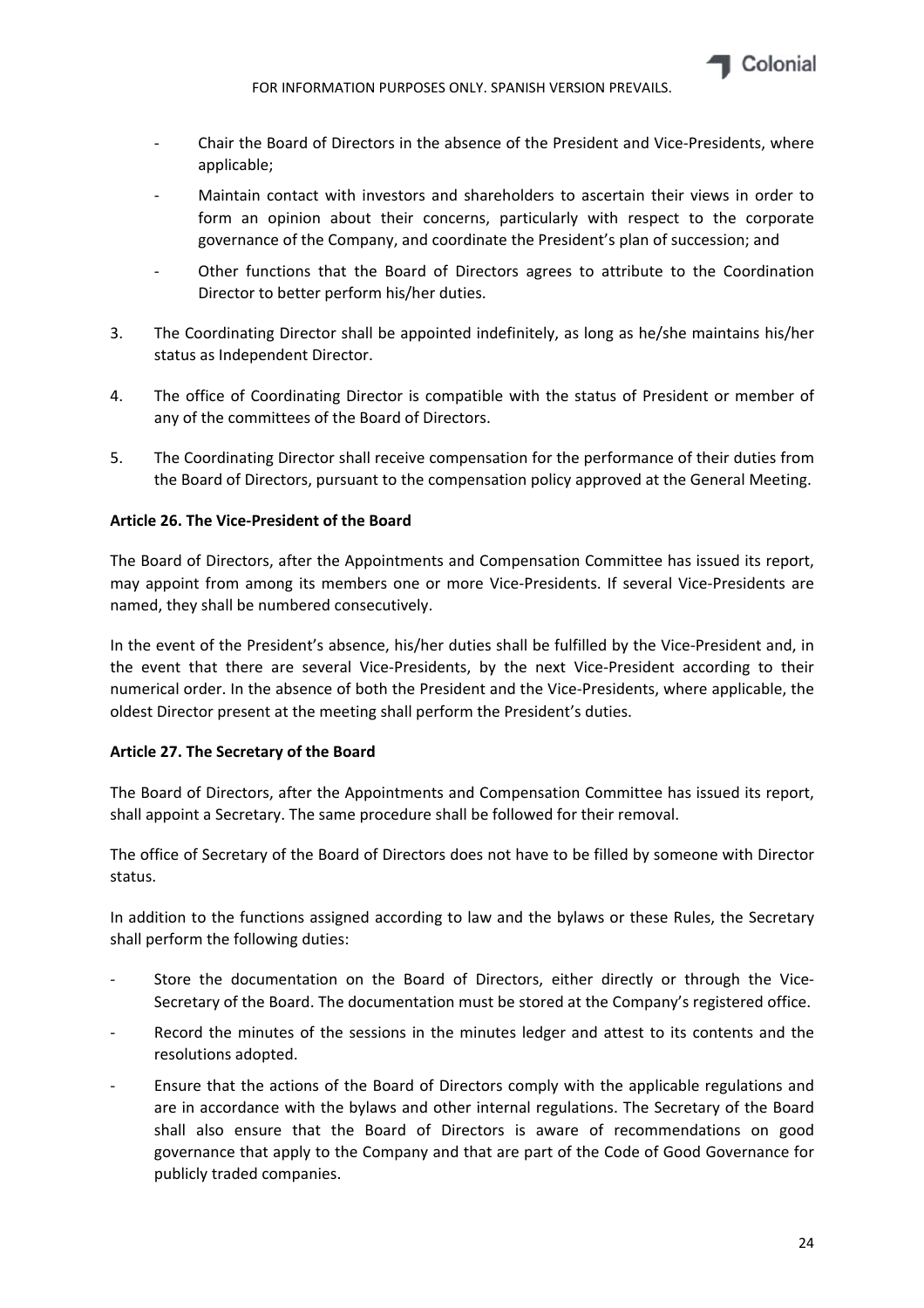

- ‐ Assist the President so that the Directors receive the relevant information for them to perform their duties with sufficient time and in the proper format.
- Assist the President in the fulfillment of his/her duties.

The Secretary, even if not a Director, must also comply with the provisions of Article 15 of these Rules.

## **Article 28. The Vice‐Secretary of the Board**

The Board of Directors, after the Appointments and Compensation Committee has issued its report, may appoint a Vice‐Secretary. The same procedure shall be followed for their removal.

The Vice-Secretary shall assist the Secretary of the Board and/or substitute him/her in the performance of his/her duties if the Secretary is absent. The office of Vice‐Secretary of the Board of Directors does not have to be filled by someone with Director status.

The Vice-Secretary may attend Board of Directors meetings in the absence of the Secretary or when so requested by the President of the Board. Similarly, at the request of the Secretary, the Vice-Secretary may attend Board meetings to assist the Secretary in taking the minutes of the meeting.

## **Article 29. The Managing Director**

The Board of Directors may permanently delegate some or all of its powers except those which cannot be delegated, to one or more managing directors.

The Managing director shall be responsible for the effective management of the Company's business operations and, therefore, shall be responsible for adopting and establishing those decisions and plans that are not reserved for the Board and its delegated bodies.

The Managing Director shall draft and present appropriate proposals to the Board concerning the Company's guidelines and strategies.

The Managing director shall act, in any case, in accordance with the plans and guidelines approved by the Board of Directors.

The permanent delegation of any of the Board of Directors' powers to one or more Managing Directors and the appointment of these Managing Directors requires the favorable vote of two thirds of the members of the Board of Directors to be valid but will not take effect until registered with the Mercantile Register.

There must be a signed contract between the Managing Director and the Company that must first be approved by the Board with the favorable vote of two thirds of its members. The Director concerned must abstain from attending the deliberations and from participating in the vote. The approved contract shall be incorporated as an annex into the minutes of the meeting.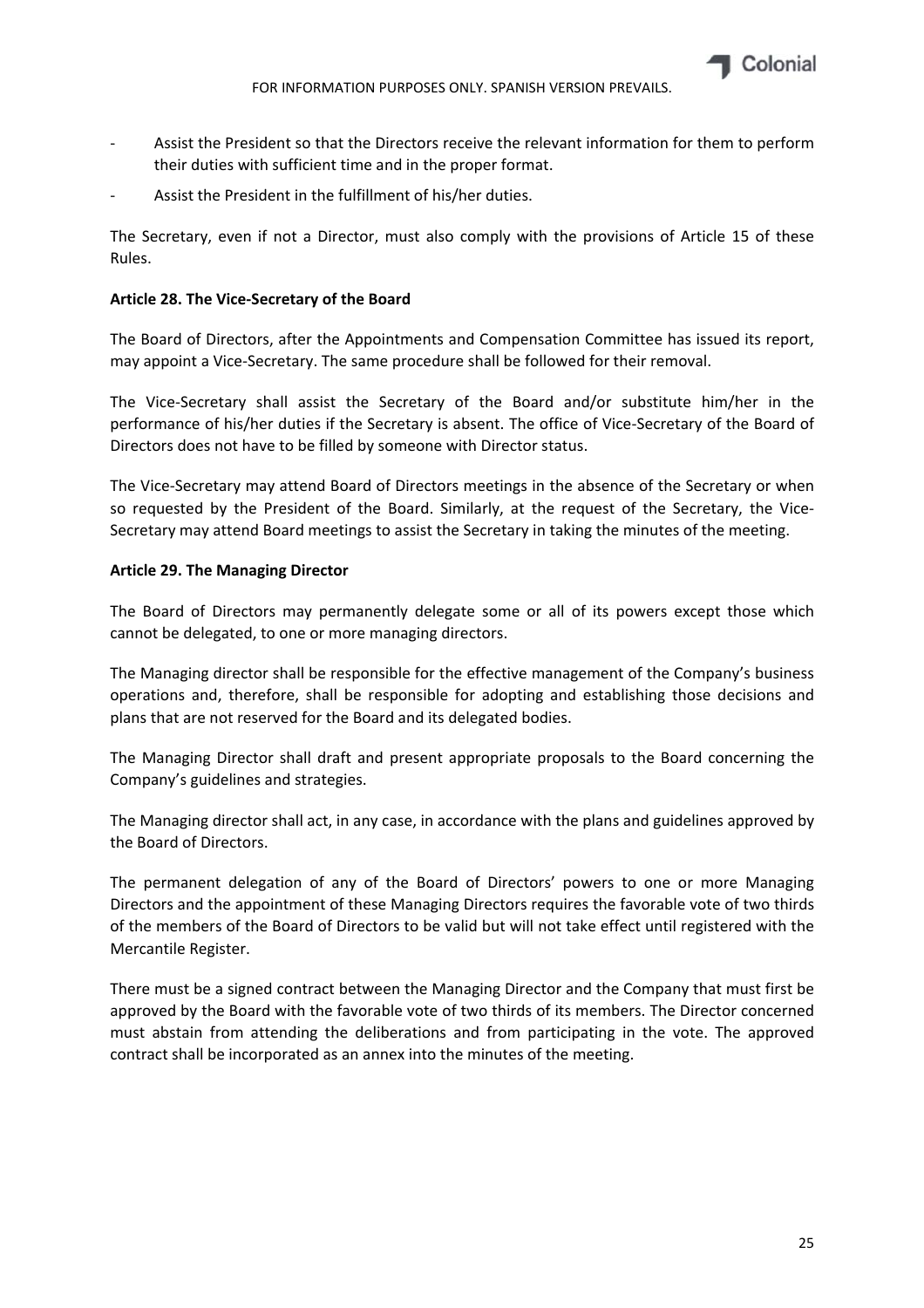## **Chapter Two. The Committees of the Board**

### **Article 30. The Executive Committee**

The Board of Directors may create an Executive Committee and permanently delegate all or part of its powers to it, except those which cannot be delegated.

The Executive Committee shall consist of a minimum of three and a maximum of eight members who must be Directors and its President and Secretary will be chosen from the Board of Directors.

The Executive Committee may appoint from among its members a Vice-President to perform the functions of the President in the event of his/her absence.

The Board of Directors shall appoint the members of the Executive Committee, ensuring that its structure regarding the different categories of Directors is similar to that of the Board itself. The appointment of the Directors who constitute the Executive Committee shall require a favorable vote of two thirds of the members of the Board to be valid and shall not take effect until registered in the mercantile Register.

The members of the Executive Committee shall leave office when they no longer have Director status or when so agreed upon by the Board.

The Executive Committee shall be convened by its President, either on his/her own initiative or when requested by two of its members. The call shall be made by letter, telegram, email or fax, directed to each of the Committee's members with a minimum of 48 hours' notice prior to the date of the meeting; however, meetings may nevertheless be convened without notice in emergency situations.

Meetings shall be held in the Company's registered office or in any place chosen by the President and specified in the cal.

For an Executive Committee meeting to be validly constituted, it must be attended by the majority of its members, either physically present or represented by another.

Resolutions shall be adopted by an absolute majority of Committee members. If there is a conflict of interest, the Director concerned shall abstain from intervening in the operation to which the conflict relates. The votes of Directors affected by the conflict of interest and who must abstain shall be deducted for purposes of calculating the majority of votes necessary.

In case of a tie, the matter shall be submitted to the Board of Directors. The members of the Executive Committee shall request that the Board be convened pursuant to Article 29 of the bylaws, unless the Board is set to meet within thirty (30) calendar days, in which case the Committee shall request that the President of the Board include the meeting points which ended in a tie to be included in the agenda.

The Executive Committee, through its President, shall inform the Board of the matters discussed and the decisions adopted by the Committee, and all members of the Board must receive a copy of the minutes of the sessions of the Executive Committee.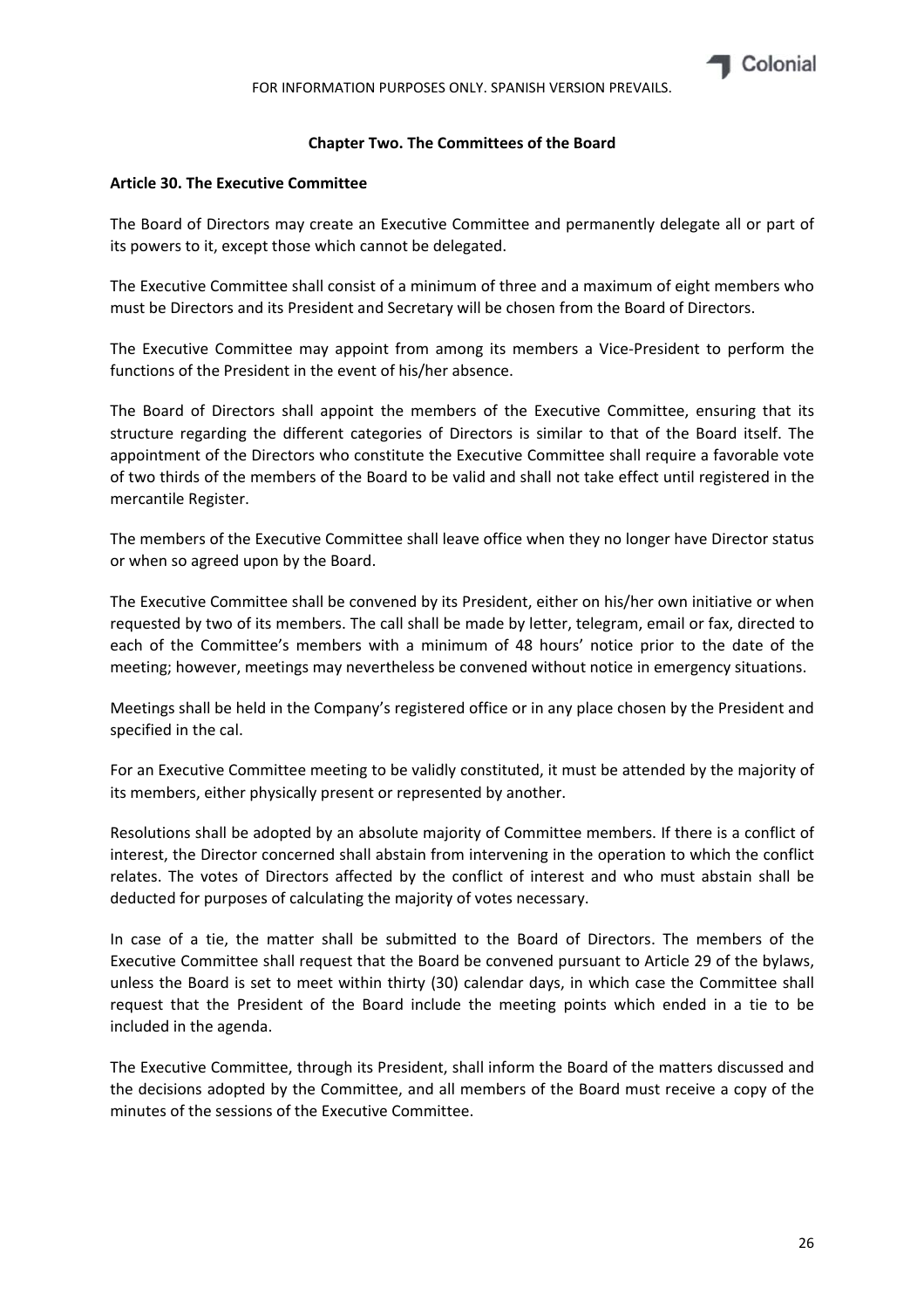

#### **Article 31. Board Committees**

The Board of Directors shall create an Audit and Control Committee and an Appointments and Compensation Committee.

The essential function of the Audit and Control Committee and the Appointments and Compensation Committee shall be to support the Board of Directors in the supervision and direction of the management of the Company. The members of these committees shall be appointed by the Board of Directors to which they shall respond in the performance of their functions.

Notwithstanding the above, the Board of Directors may create specialized committees, determining their structure, designating their members and establishing the functions that each one of them is to have.

The Committees shall inform the Board of Directors at the first plenary session after they have met. The Committees shall inform the Board of Directors of their activities. The Board shall deliberate on the proposals and reports of each committee.

The Committees may seek outside advice when they deem it necessary to perform their duties. Their resolutions shall be recorded and be made available to the members of the Board.

The Board of Directors shall appoint the members of the Committees, taking into account the knowledge, skills and experience of the directors and the duties of each committee, pursuant to current legislation.

All employees or officers of the Company shall be required to attend the meetings of any of the Committees when so requested. They must also appear without the presence of any of the Directors when so requested by one of the committees.

#### **Article 32. The Audit and Control Committee**

The Audit and Control Committee shall consist of a minimum of three and a maximum of eight Directors appointed by the Board and all of them must exclusively be Non-Executive Directors. The Audit and Control Committee shall be made up of the number of Independent Directors as determined by law and at least one of them shall be designated taking into account his/her knowledge and experience in accounting and auditing matters, or both.

Overall, the members of the Auditing and Control Committee should have the relevant technical knowledge in relation to the Company's business sector at the time. Without prejudice to the above, all the members of the Auditing and Control Committee should have the knowledge, professional experience and engagement required to carry out the role they are assigned.

The Audit and Control Committee shall appoint a President from among its members, which must be an Independent Director. The President of the Audit and Control Committee must be replaced every four years and may be re-elected after a period of one year from having left the position.

Additionally, the Committee shall appoint a Secretary from among its members, or may designate the Secretary of the Board to fill this position. In the absence of the Secretary of the Committee, the Secretary of the Board shall perform his/her functions, or, where applicable, the Vice-Secretary of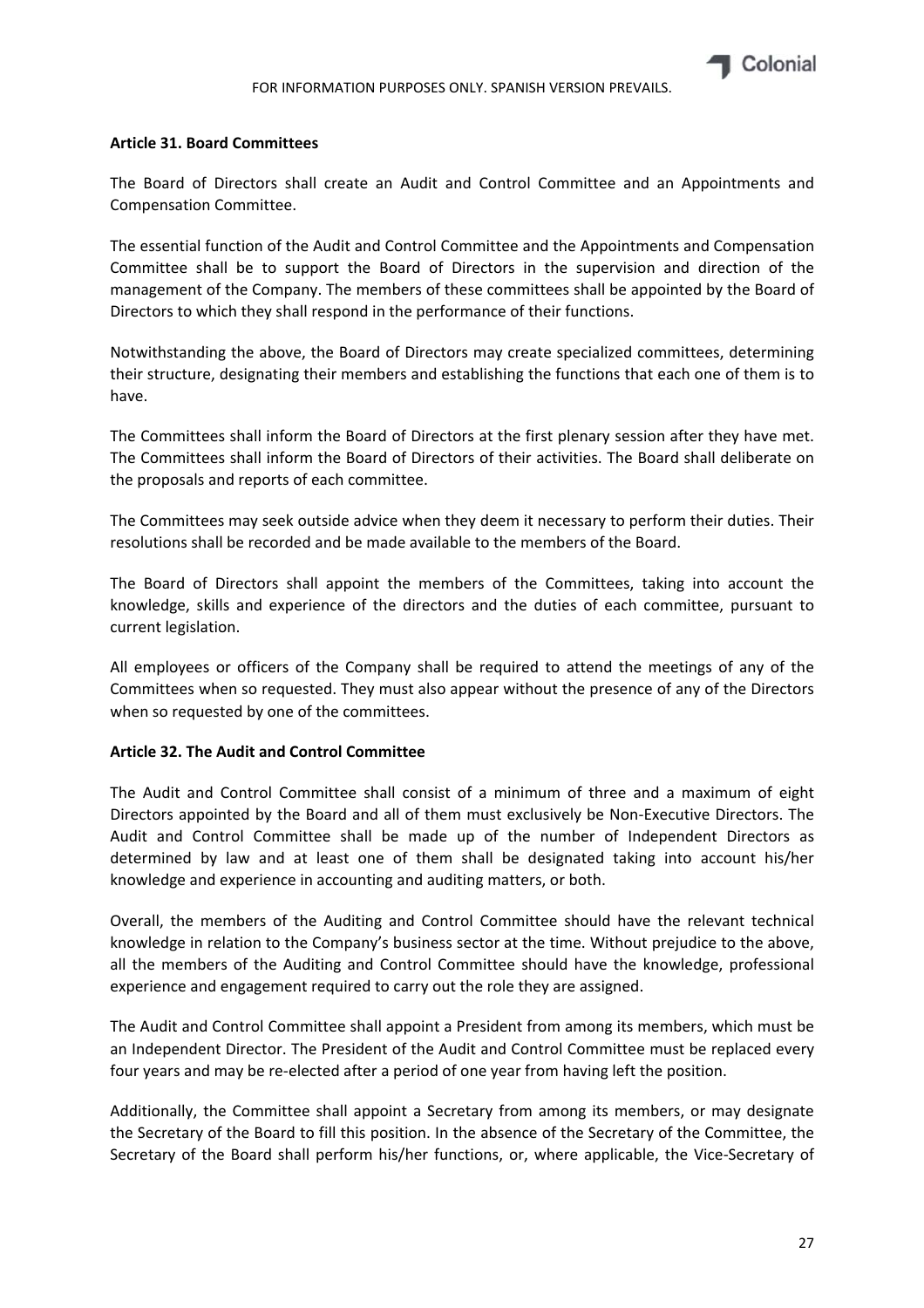

the Board. The Committee may designate, where applicable, a Vice‐President, who will also have to have independent status.

In any case, at their meetings, the Committee may rely on the technical assistance of the Secretary of the Board, or the Vice‐Secretary of the Board, at the request of the President of the Committee.

The members of the Committee shall leave office when they no longer have Director status or when the Board of Directors so agrees.

Without prejudice to any other functions assigned by law, the Audit and Control Committee shall have, at a minimum, the following duties:

- 1. To report on shareholder issues that arise in connection with matters that are within the Committee's powers at General Meetings, , and in particular, on the result of the audit, explaining how it has contributed to the accuracy of the financial information and the role that the committee has performed in the process.
- 2. To monitor the effectiveness of the Company's internal controls, its internal audit and its risk management systems, and to discuss any significant weaknesses detected during the audit with the Company's internal control system, all this without compromising its independence. To this end, and where applicable, the Auditing and Control Committee may present recommendations or proposals to the Board of Directors as well as the time frame to apply them.
- 3. To submit a report on the Company's control and risk management policies to the Board for their approval which identifies at least: (i) types of financial and non‐financial risks (including operational, technological, legal, business, environmental, political and reputational) that the company faces, including financial and economic risks, contingent liabilities and other risks not found on balance sheets; (ii) setting the level of risk that the Company considers acceptable; (iii) the measures planned to mitigate the impact of identified risks, should they materialize; and (iv) the information and internal control systems to be used to control and manage the abovementioned risks, including contingent liabilities and off‐balance sheet risks.
- 4. To directly supervise how the internal control and risk management functions are performed by one of the Company's officers or internal departments which has been expressly assigned the following functions: (i) to ensure the proper functioning of the control and risk management systems and, in particular, that all the important risks that affect the Company are adequately identified, managed and quantified; (ii) to actively participate in the development of a risk strategy and to take part in the important decisions concerning risk management; and (iii) to ensure that the control and risk management systems in place adequately mitigate the risks within the framework of the policy defined by the Board of Directors.
- 5. To monitor the process of preparing and submitting the required financial information and present recommendations or proposals to the Board of Directors, aimed at ensuring its accuracy.
- 6. To supervise the division that fulfills the internal audit duties to ensure the proper functioning of the information and internal control systems which are functionally dependent on the Non‐ Executive President of the Board or the Audit and Control Committee. The head of the division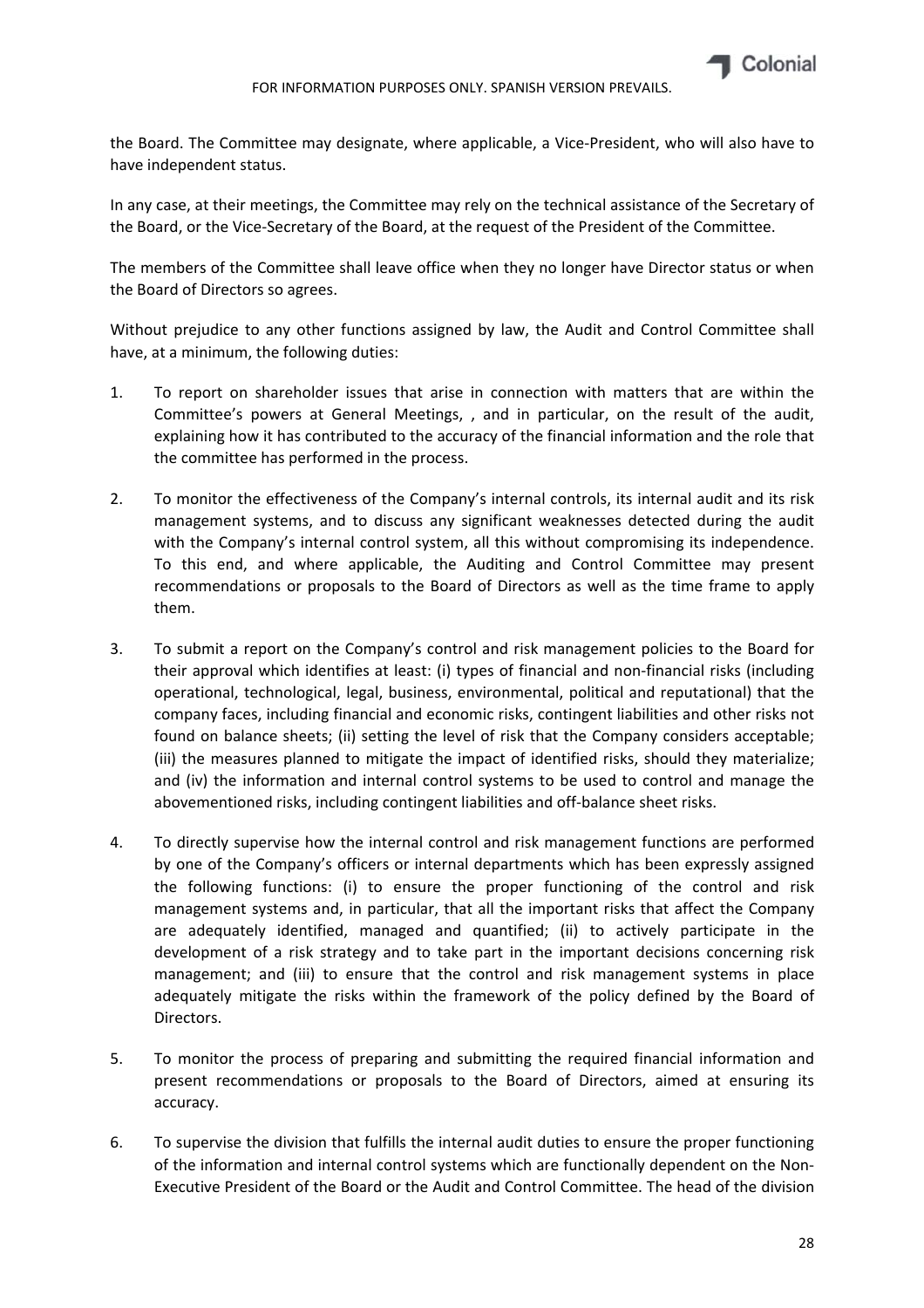that fulfills the internal audit duties shall present its annual work plan to the Audit and Control Committee in which it directly reports any incidents that may have arisen during its implementation, submitting this information at the end of each year in an activity report.

- 7. The Audit and Control Committee, with respect to the information and internal control systems, shall: (i) supervise the process of preparing and the integrity of the financial information on the Company and, where applicable, to the Group, reviewing compliance with the regulatory requirements, the proper delimitation of its scope of consolidation and the correct application of accounting principles; (ii) ensure the independence and effectiveness of the internal audit processes, proposing the election, appointment, re-election and removal of the head of the internal audit division in addition to proposing the budget for this service, approving both orientation and its operating plans, ensuring that their work is focused mainly on the risks that are relevant to the Company, receiving regular information on their activities and verifying that senior management is taking into account the conclusions and recommendations of the Committee's reports; and (iii) establish and supervise a method that allows employees to make confidential and, if possible and appropriate, anonymous statements on any irregularities, especially financial and accounting irregularities, that may potentially be important to the company.
- 8. To serve as a communication channel between the Board of Directors and the Company's external auditor, evaluating the results of each audit. The external auditor shall in addition be responsible for: (i) submitting proposals to the Board of Directors to elect, appoint, re‐elect and remove the auditor, taking responsibility for the recruitment process in accordance with the current regulations as well as the conditions of his/her contract; (ii) regularly obtaining information on the audit plan from the auditor and how it is being executed; and (iii) preserving the independence of the external auditor in the performance of his/her duties.

The Audit and Control Committee shall also be responsible for: (i) examining the circumstances behind the resignation of the external auditor, if this were to occur; (ii) ensuing that the compensation for the external auditor for their work does not compromise their integrity or independence; (iii) overseeing that the Company notifies the change of auditor as a material fact to Spain's National Securities Market Commission (CNMV) and that this notification is accompanied by a statement citing any disagreements the Company may have had with the outgoing auditor and, if there were such disagreements, to discuss them; and (iv) ensuring that the Company and the external auditor adhere to current regulations regarding the provision of non‐audit services as well as the limits on the auditor's business concentration and, in general, the other rules on auditor independence.

9. To open lines of communication with the external auditor in order to receive information on any issues that may be a threat to his/her independence, which can then be discussed by the committee, as well as any other issues in connection with the progress of the comptroller, and, where appropriate, the authorization of services other than those forbidden, under the terms provided in the current regulations on independence, as well as other notifications provided for in legislation on audits and auditing standards. In any case, the Audit and Control Committee must receive an annual statement from the external auditors on their independence with respect to the Company and those entities which are either directly or indirectly connected with it, as well as detailed and individualized information on any additional services of any type that the external auditor or entities associated with him/her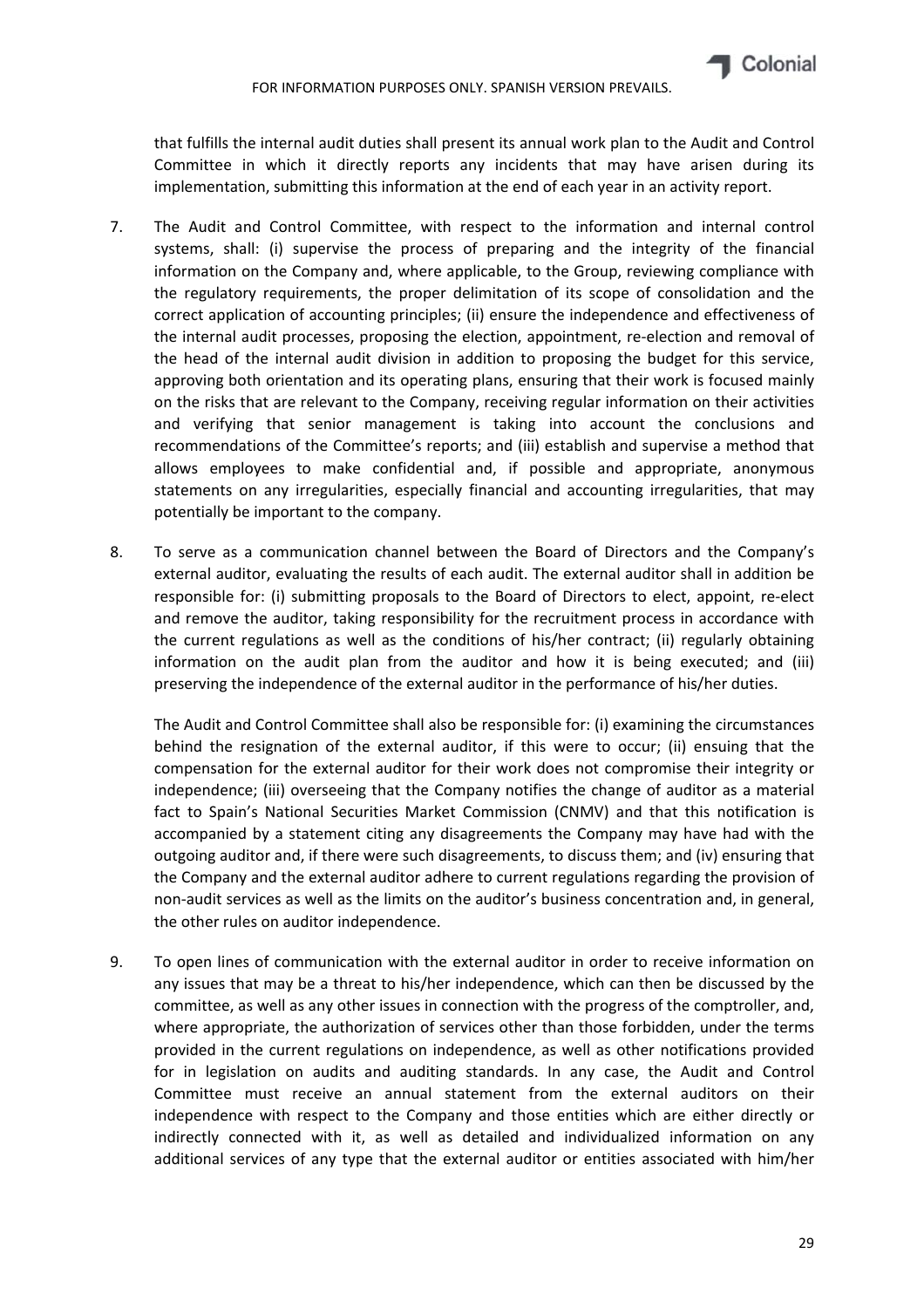provide and the fees that they have received from these entities, pursuant to the provisions of the regulations on the auditing activity.

- 10. To issue a report every year, prior to the release of the audit report, in which an opinion is expressed on whether the independence of the auditors or audit firms may be compromised. This report must contain a reasoned assessment of the performance of each and every one of the additional services referred to above, discussed both individually and collectively, and different from the legal audit and connected with independence requirements or with the legislation that regulates the auditing activity.
- 11. To notify the Board of Directors in advance on all matters as required by law, the bylaws and these Rules and, in particular, on:
	- a) The financial information that the Company must periodically make public;
	- b) The creation or acquisition of shares in special purpose entities or that are registered in countries or territories that are considered tax havens; and
	- c) Operations entered into with associated parties.
- 12. To monitor the compliance with the Company's rules of internal codes of conduct and its corporate social responsibility policy.

For these purposes, the Audit and Control Committee shall be specifically assigned the following minimum functions; (i) overseeing compliance with the Company's internal codes of conduct; (ii) supervising the Company's communication strategy and its relations with shareholders and investors, including small and medium shareholders; (iii) reviewing the Company's corporate responsibility policy, ensuring that it is aimed at creating value; (iv) monitoring the Company's social responsibility strategy and practices and assessing its degree of compliance; (v) supervising and evaluating relations with different stakeholders; (vi) evaluating all matters that relate to the Company's non‐financial risks, including operational, technological, legal, social, environmental, political and reputational risks; and (vii) coordinating the process of reporting non‐financial information and information on diversity, in accordance with applicable regulations and international reference standards.

- 13. To issue a report on the economic conditions, the accounting impact and, in particular, on the proposed exchange ratio to the Board of Directors, after the analysis performed once the Audit and Control Committee has been informed of the operations regarding structural and corporate modifications that the Company plans to carry out.
- 14. To issue those reports and proposals that are requested by the Board of Directors or its President and are within the powers of the Audit and Control committee as well as those that are deemed opportune for the Committee to best perform its functions, especially reports on the proposed amendments to these Rules.
- 15. To prepare an annual report on the activities of the Audit and Control Committee, which must be included in the management report.
- 16. To propose any other issues that may arise on matters that are within the powers of the Audit and Control Committee to the Board of Directors.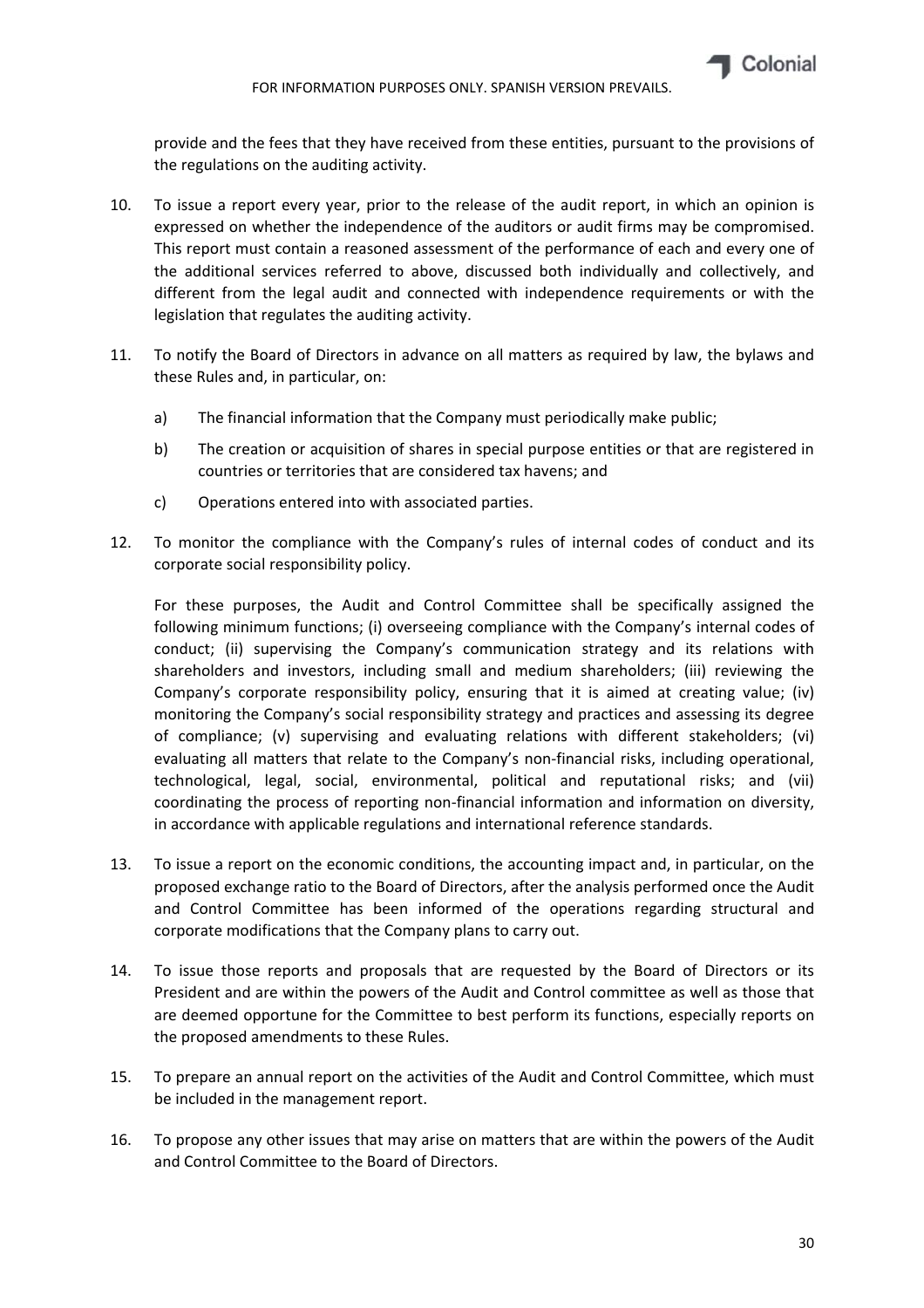17. Any other duties that are attributed by the bylaws or these Rules.

The Audit and Control Committee shall regulate its own functioning in accordance with the bylaws and these Rules.

The Audit and Control Committee shall meet whenever requested by at least two of its members or when decided by the President, who has the authority to convene these meetings, to fulfill their duties. The call for a meeting shall be considered valid provided it is done by a means which provides a record of receipt.

The Audit and Control Committee shall be validly constituted when it is attended by the majority of its members, who are either present or represented. Resolutions shall be adopted by the majority of its members, who are either present or represented, with the President having the tie‐breaking vote in case of a tie. The Committee member concerned shall refrain from participating in the deliberation and votes on resolutions or decisions in which he/she or an associated person has a direct or indirect conflict of interest. The votes of the directors affected by the conflict and who must abstain shall be deducted for purposes of calculating the majority of votes necessary.

Representation must be conferred in writing and specifically for each meeting, and only to another member of the Committee.

Any member of the Company's management team or staff or those of its subsidiaries must attend the meetings of the Audit and Control Committee to work with the Committee and give it access to the information that is available to them when duly required, which can be done without the presence of a manager. Executive Directors of the Company must attend to report in accordance with what the Committee decides. The Committee may also request that the External Auditor of the Company attend the meetings and hire the services of external lawyers and other independent professionals to better fulfill its functions.

Committee meetings shall be made public through its minutes, which shall be provided to all members of the Board.

In all matters not expressly regulated in this article regarding the functioning of the Audit and Control Committee shall be regulated by the Audit and Control Committee itself, pursuant to the provisions established in the bylaws and in these rules regarding the Board of Directors.

#### **Article 33. The Appointments and Compensation Committee**

The Appointments and Compensation Committee shall consist of a minimum of three and a maximum of eight Non‐Executive Directors appointed by the Board of Directors. of the number of Independent Directors that make up the Appointments and Compensation Committee shall be determined by law.

The Appointments and Compensation Committee shall designate a President from among its members, who must in any case be an Independent Director.

Additionally, the Committee shall designate a Secretary from among its members, though it may designate the Secretary of the Board to fulfill these functions. In the absence of the Secretary of the Committee, the Secretary of the Board or, where applicable, the Vice‐Secretary of the Board shall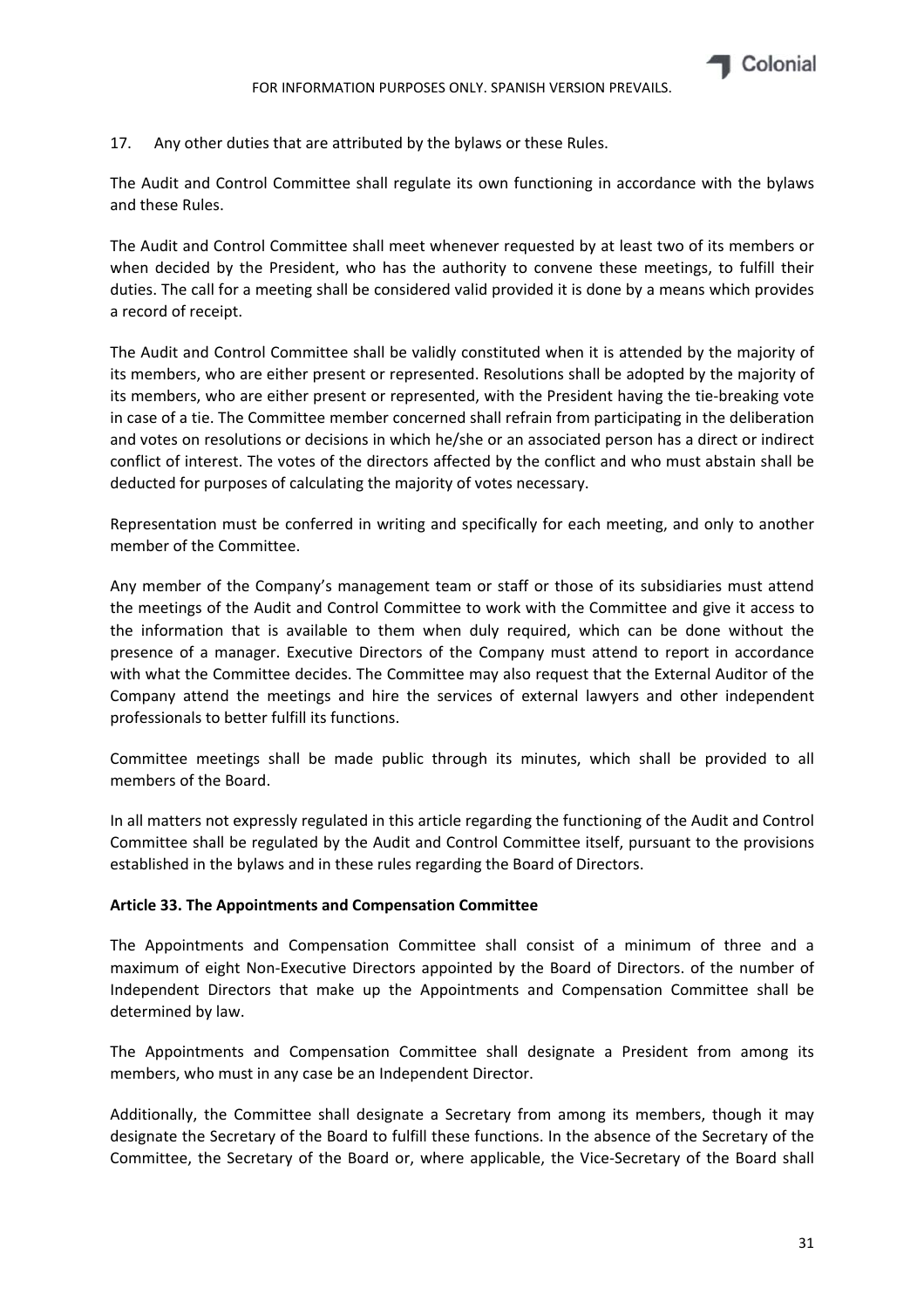

fulfill the functions of the office. The Committee shall designate, where applicable, a Vice‐President who must also have independent status.

In any case, at their meetings, the Committee may rely on the technical assistance of the Secretary of the Board, or the Vice‐Secretary of the Board, at the request of the President of the Committee.

The members of the Committee shall leave office when they no longer have director status or when the Board of Directors so agrees.

Without prejudice to any other functions under the law, the bylaws or the Regulations of the Board of Directors, or pursuant to them, the Appointments and Compensation Committee shall have, at a minimum, the following duties:

- 1. To evaluate the skills, knowledge and experience necessary to be on the Board of Directors. For these purposes, the Appointments and Compensation Committee shall define those functions and aptitudes that candidates must have for each vacancy and evaluate the time and dedication they will need to perform their duties.
- 2. To establish a representation objective for the less-represented gender on the Board of Directors and to develop methods on how to achieve this objective.
- 3. To submit proposals for the appointment of independent Directors to the Board of Directors through co‐option or to be decided on at a General Meeting, in addition to proposals for the re‐election or removal of these Directors.
- 4. To report on the proposed appointment of other Directors through co-option or to be decided on at a General Meeting, in addition to proposals for their re‐election or removal.
- 5. To review and plan the succession of the President of the Board and the Chief Executive Officer of the company and, where applicable, draft proposals for the Board so that this succession occurs in an orderly and planned manner.
- 6. To report on proposals to appoint or remove senior managers and the basic terms of their contracts.
- 7. To propose to the Board which members should be part of each of the committees that have been created, in accordance with the provisions of these Rules.
- 8. To propose the Directors' compensation policy to the Board as well as the compensation policy of the general directors or those who carry out the functions of senior management and who directly to the Board of Directors, Executive Committees, or Managing Directors. The Appointments and Compensation Committee shall also report on the individual compensation for and other contractual conditions of Executive Directors, and ensure that these conditions are met.
- 9. To ensure the transparency of the compensation and the inclusion in the annual report of information regarding the compensation of Directors.
- 10. To propose the basic conditions of the contracts for Senior Executives to the Board of Directors.
- 11. To check that the compensation policy established by the Company is being observed.
- 12. To periodically review the compensation policy applied to Directors and Senior Executives, as well as the compensation systems which include shares and how they are implemented, in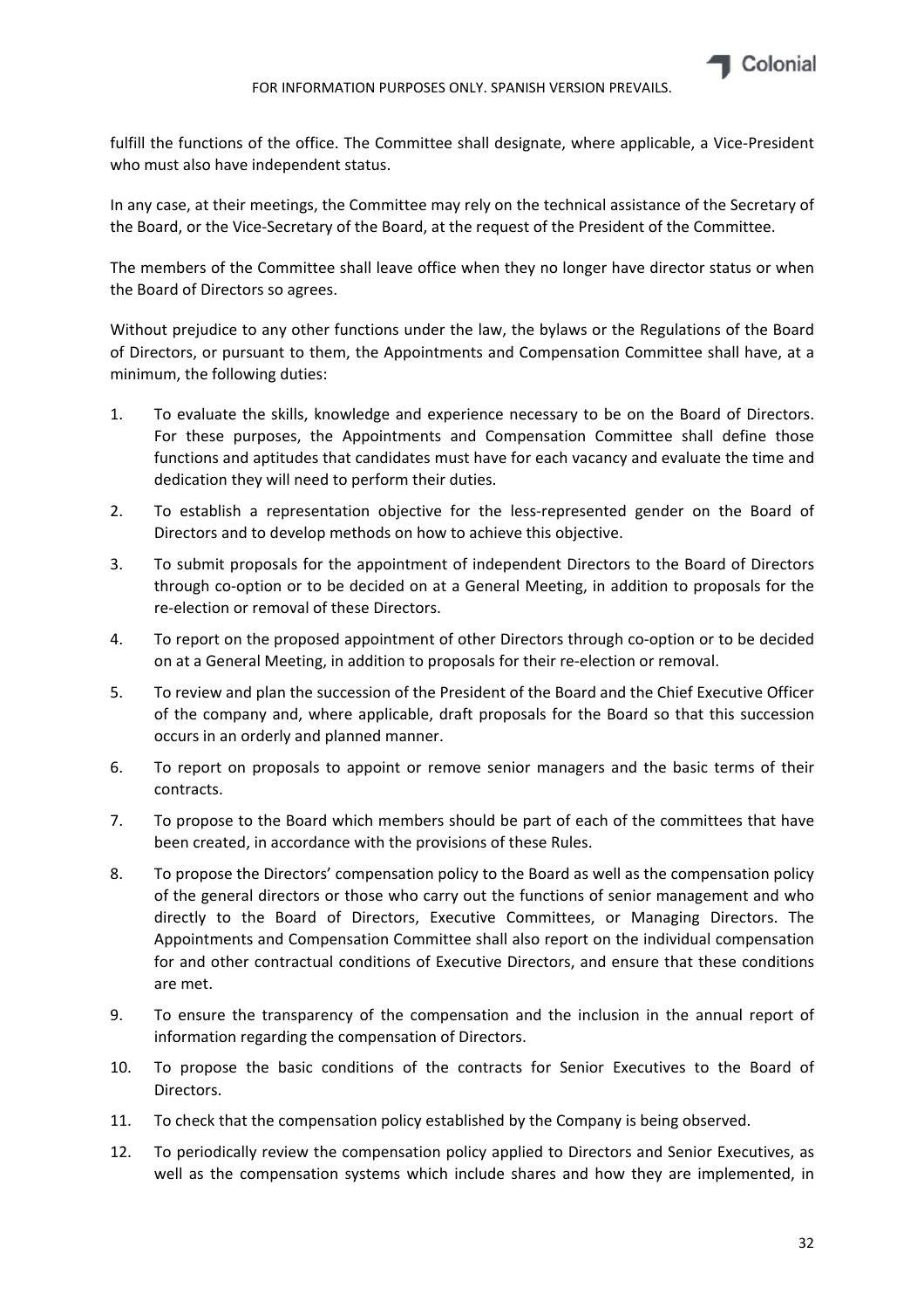

addition to guaranteeing that their individual compensation is proportional to that which is paid to other Directors and Senior Executives of the Company.

- 13. To ensure that any conflicts of interest do not interfere with the independence of the external advice given to the Appointments and Compensation Committee.
- 14. To verify the information on the compensation of Directors and Senior Executives found in various corporate documents, including the annual report on Director compensation.
- 15. To propose a policy to the Board of Directors for its approval regarding the election of Directors and to annually verify compliance to it, making reference to this policy in the Annual Corporate Governance Report.
- 16. Check the enforcement of the rules on corporate governance. For such purposes, the Appointments and Remuneration Committee will at least be assigned the following tasks: (i) check the enforcement of the Company's rules on corporate governance; and (ii) regularly check the suitability of the Company's corporate governance.
- 17. To propose any other issues that may arise on matters that are within the powers of the Appointments and Compensation Committee to the Board of Directors.
- 18. Any other duties that are attributed by the bylaws or these Rules.

The Appointments and Compensation Committee shall consult the President and the Chief Executive Officer of the Company, especially when dealing with matters relating to Executive Directors and Senior Executives. In the event that the President is also the Chief Executive Officer, this requirement shall be applicable to the President and/or the Managing Director(s).

Any Director may request that the Appointments and Compensation Committee take into consideration potential candidates to fill director vacancies if he/she feels that they are suitable.

The Appointments and Compensation Committee shall have access to the information necessary to perform its duties. The Committee may hire the services of external lawyers and other independent professionals in order to better fulfill its duties.

The Appointments and Compensation Committee will meet whenever requested by two of its members or when decided by its President, who has the authority to convene meetings, to fulfill their duties. The call for a meeting shall be considered valid provided it is done by a means which provides a record of receipt.

The Appointments and Compensation Committee shall be validly constituted when it is attended by the majority of its members, who are either present or represented. Resolutions shall be adopted by the majority of its members, who are either present or represented, with the President having the tie‐breaking vote in case of a tie. The Committee member concerned shall refrain from participating in the deliberation and votes on resolutions or decisions in which he/she or an associated person has a direct or indirect conflict of interest. The votes of the directors affected by the conflict and who must abstain shall be deducted for purposes of calculating the majority of votes necessary.

Committee meetings shall be made public through its minutes, which shall be provided to all members of the Board.

In all matters not expressly regulated in this article regarding the functioning of the Appointments and Compensation Committee shall be regulated by the Appointments and Compensation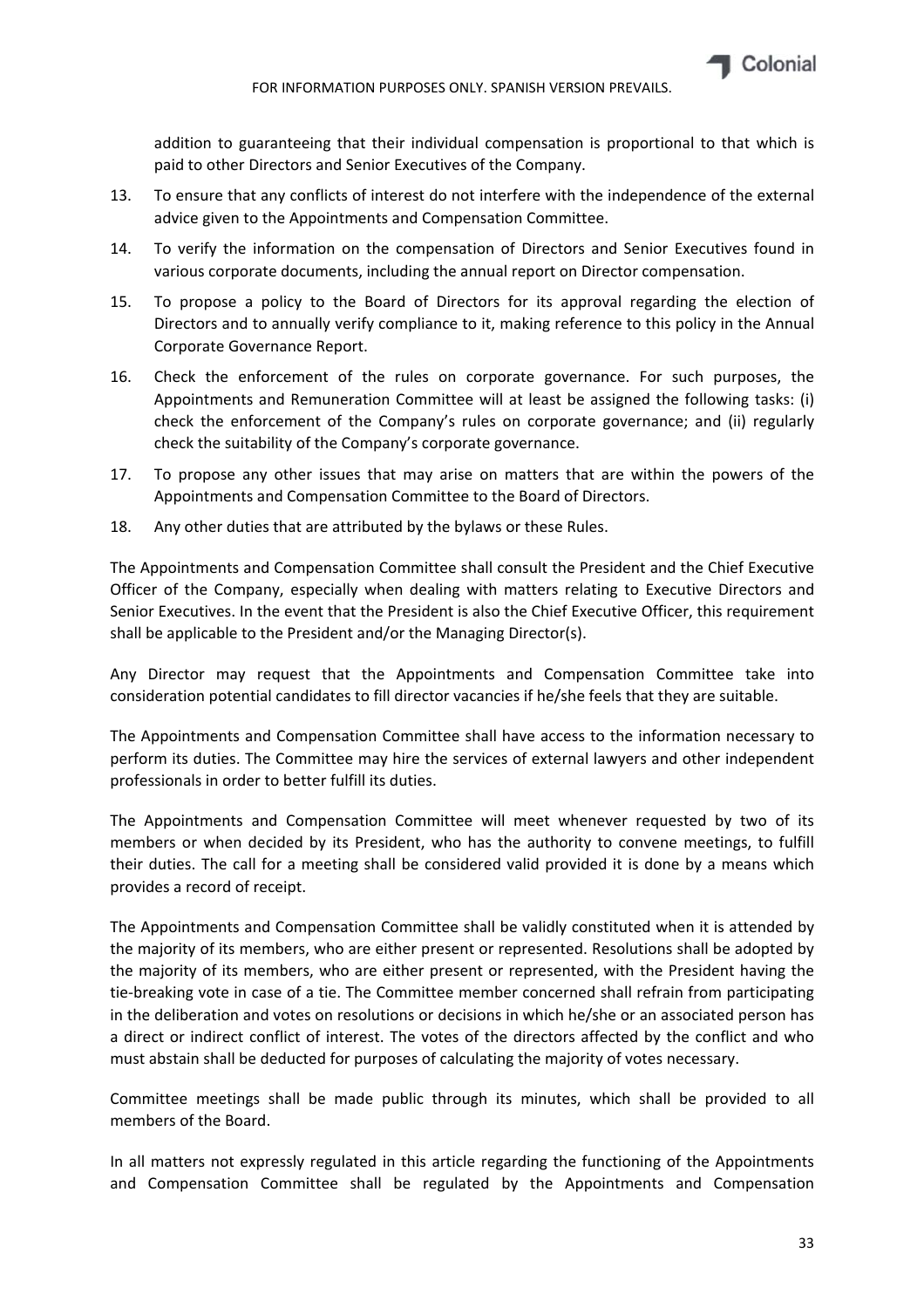

Committee itself, pursuant to the provisions established in the bylaws and in these rules regarding the Board of Directors

#### **Chapter Three. How the Board Functions**

#### **Article 34. Board Meetings**

The Board of Directors shall meet at least eight times a year, following the schedule and for the matters that were established at the beginning of the fiscal year, with each Director being able to propose other agenda items not initially planned. In any case, the Board of Directors shall meet as often as necessary to effectively perform its duties and whenever the interests of Inmobiliaria Colonial so require.

The complete Board of Directors will evaluate, once a year, and adopt, where applicable, an action plan to correct the deficiencies identified with respect to: (i) the quality and efficiency of the Board of Directors; (ii) the operations and the composition of its committees; (iii) the diversity of the composition and powers of the Board of Directors; (iv) the performance of the President of the Board and the Chief Executive Officer of the Company; and (v) the performance and contribution of each Director, paying particular attention to those who are in charge of the various committees of the Board. The evaluation of the President of the Board will be handled, where applicable, by the Coordinating Director.

The Board shall meet whenever convened by the President or his/her substitute. The President must call a meeting of the Board of Directors when requested by at least one third of the members of the Board. In this case, if the President has not called a meeting within one (1) month, without just cause, the Board may be convened by the Directors who have requested the meeting, specifying the agenda for the meeting, to be held in the city where the registered office is located. In addition, the Coordinating Director shall be specially empowered to request that a Board of Directors be called.

Calls for a meeting shall be made by letter, fax, telegram or email and shall be authorized by the signature of the President or Secretary. Calls must be issued at least three (3) days in advance. The Board shall prepare an annual plan for these sessions.

In the case of an emergency, determined solely by the President, calls can be made (including by telephone) for an immediate Board meeting.

Meetings shall be held at the Company's registered office or at any location designated by the President and stated in the call.

The President shall decide on the agenda of the session. Directors and Board Committees may request that the President include matters on the agenda pursuant to the first paragraph of this article and the President will be obligated to include them.

When a Director requests to include matters on the agenda, he/she shall either submit, along with their request, any relevant documents or identify them so that they can be sent to other Members of the Board.

Efforts will be made, given each director's duty to maintain confidentiality, for the importance and confidential nature of the information not to serve as a pretext for incompliance with this rule, except in exceptional circumstances as determined by the President.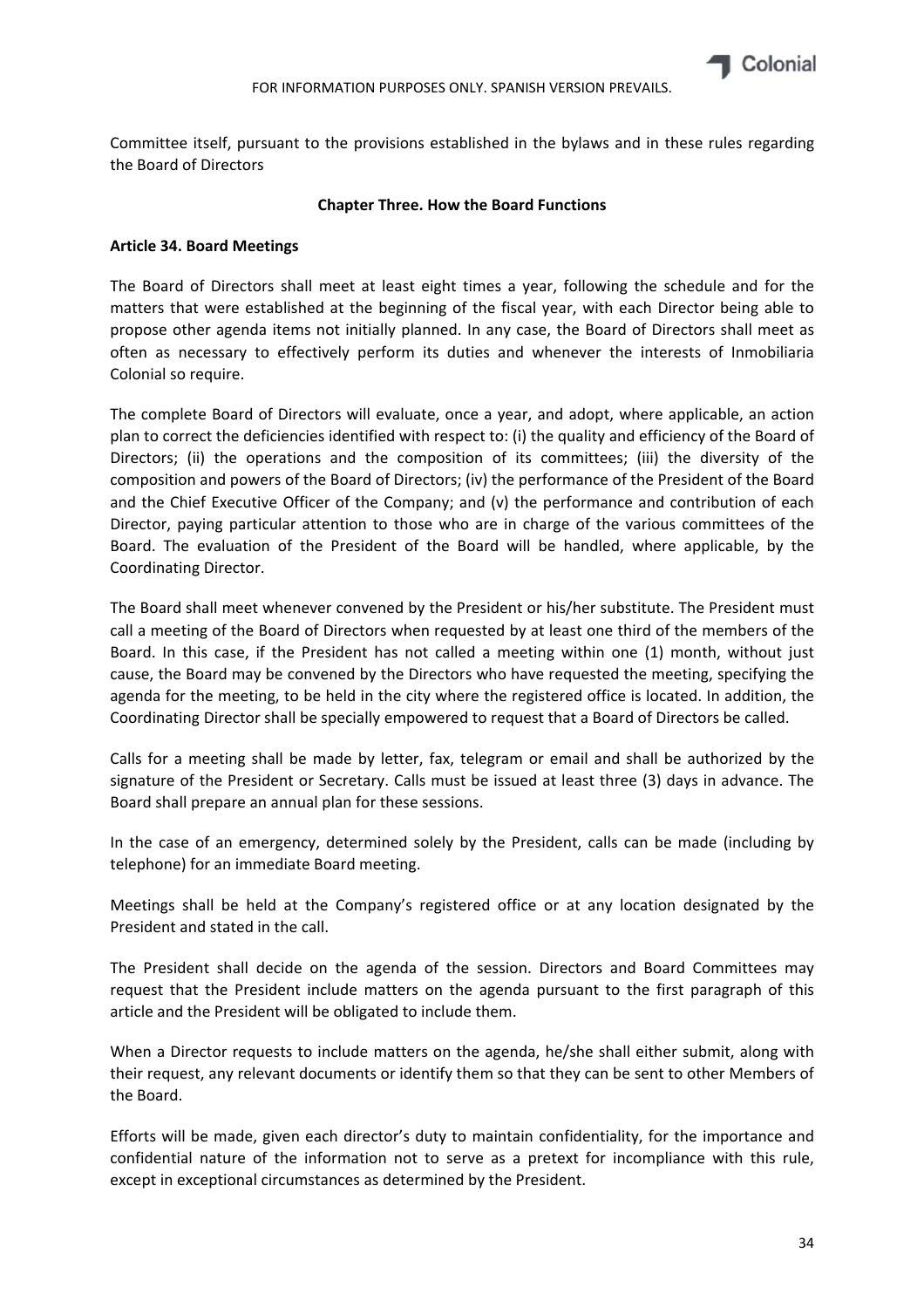Board meetings may be held by conference call, videoconference or any other similar system, so that one or more of the Directors can attend the meeting from a different location. Therefore, in addition to convening a meeting and stating the location where the physical session will take place, the call must also specify that the meeting may be attended by conference call, video conference or similar system, specifying the technical means necessary for this purpose and making them available, which in any case must permit direct and simultaneous communication among attendees. The Secretary of the Board shall record, in addition to the directors physically attending or, where applicable, who are represented by another director, those attending the meeting through a conference call, videoconference or similar system in the minutes of the meetings held like this.

## **Article 35. How Meetings Are Held**

The Board will be validly constituted when the majority of its members attend either physically or represented by another Director.

Representation must be done in writing and specifically for each meeting, and only in favor of another member of the Board. However, Non‐Executive Directors may only be represented by another Non‐Executive Director.

The President shall encourage the participation of all directors at the meeting and in the Board's deliberations.

Resolutions shall be adopted by the absolute majority of the Directors attending the meeting. In the case of a tie, the President shall have the deciding vote.

Voting in writing without a meeting shall be valid if no Director opposes the process.

All of the sessions held by the Board of Directors shall be recorded by the Secretary of the Board or, where applicable, by the Vice-Secretary. The minutes shall reflect the attendees, the agenda of the meeting, the details of the time and place where it was held, the main points of the discussions and the content of the resolutions adopted. All Directors have the right to ask that his/her speech or proposal be recorded in the minutes or fully transcribed therein, on condition that the Director provides the text which faithfully recreates their intervention when indicated by the President. This requirement is not necessary when the Board meeting is recorded in electromagnetic format which allows for the meeting to be stores and subsequently reproduced in full. The minutes shall record, when so requested, the concerns about a proposal expressed by the Directors or the Secretary or, when requested by the Directors, the Company's progress when these concerns are not resolved by the Board.

The minutes of Board meetings, in their entirety or partially, making reference to one or more of the resolutions, shall be approved either while the Board is still convened or in the following session. The President or Vice‐President, and the Secretary or Vice‐Secretary will sign the minutes.

The minutes of Board meetings shall be recorded in the Minutes Ledger.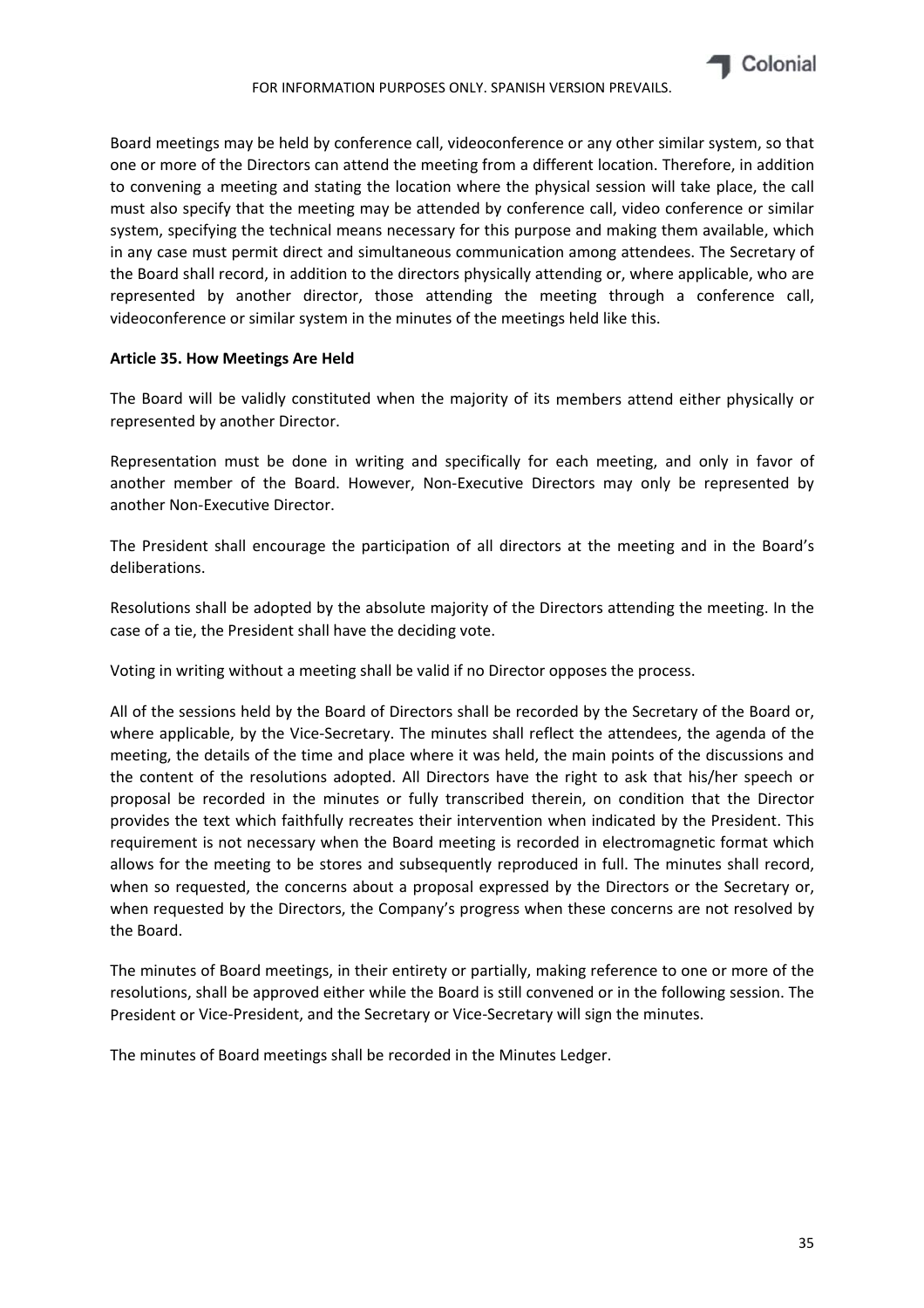## **TITLE IV. INFORMATION POLICY AND THE COMPANY'S CORPORATE WEBSITE**

#### **Article 36. The Corporate Website of Inmobiliaria Colonial and Electronic Notification**

- 1. The Company shall have a corporate website to fulfill shareholders' right to information and it shall publish the documents and information pursuant to the law, the Company's bylaws and other internal regulations of the Company as well as to disseminate all relevant information for those who have a direct or indirect interest in the Company and pursuant to the regulations on material facts contained in Spain's Securities Exchange Act.
- 2. The Directorate of the Department of Corporate Development, Management Control and Relations with Investors, under the supervision of the Board of Directors, shall establish which information is displayed on the Company's corporate website, pursuant to current legislation, the Company's bylaws and other internal regulations of the Company as well as to continuously update the website and to ensure the security of the website, the authenticity of the documents published on it and the ability to access the website free of charge with the possibility of downloading and printing what has been posted.
- 3. The modification, deletion and transfer of the Company's corporate website may be decided by the Board of Directors.
- 4. Communication between the Company and its shareholders, including the transfer of documents, applications and information, may be made by electronic means, provided that this means of communication has been accepted by the shareholders. For these purposes, the Company shall include a contact device on its corporate website which will be able to demonstrate the indubitable date of receipt and the content of the electronic messages exchanged between the shareholders and the Company.

#### **Article 37. Content of the Company's Corporate Website**

- 1. The Company's corporate website shall include, at least, the following documents:
	- a) The current bylaws, as well as any amendments carried out in the last twelve (12) months.
	- b) The latest individual and consolidated financial statements that have been approved.
	- c) The current Rules of General Meetings.
	- d) The current Regulations of the Board of Directors and, where applicable, the current Regulations of the Board Committees.
	- e) The Annual Reports for the last two years.
	- f) The current Internal Code of Conduct on the Securities Market.
	- g) The Annual Corporate Governance Report.
	- h) The annual reports on Director compensation.
	- i) The full text of the call for a General Meeting, as well as the proposed resolutions to be approved at the Meeting and other documents relating to the General Meeting and any relevant information the shareholders may need in order to cast their vote within the period stipulated by Spain's National Securities Market Commission (CNMV).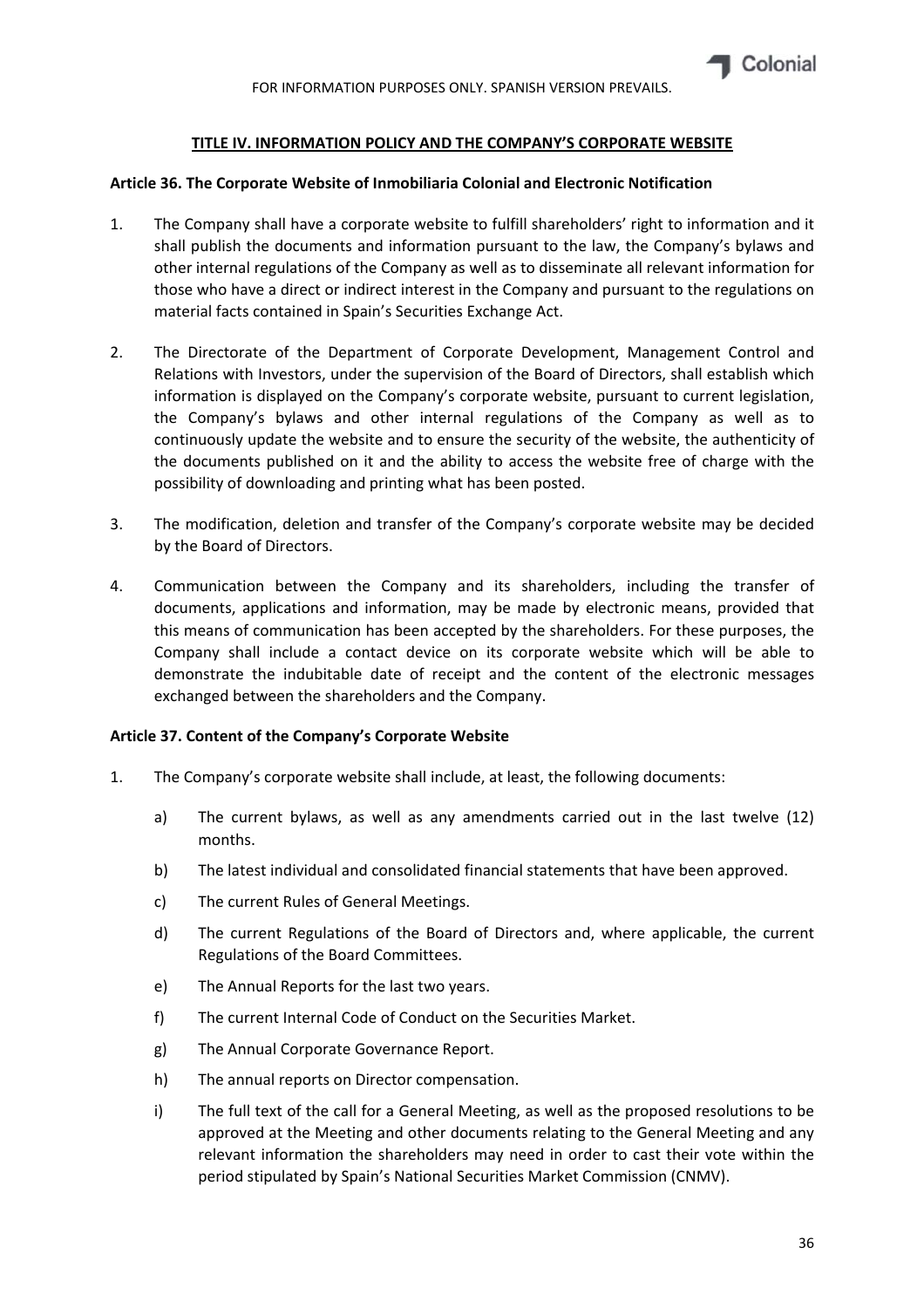- j) Information on the General Meetings held during the current fiscal year and the previous fiscal year, and in particular, on the composition of the General Meeting when it was constituted, the resolutions adopted, the number of votes cast and the number of votes in favor and against.
- k) The annual financial reports for the last five (5) fiscal years.
- l) The half‐yearly financial report covering the first six (6) months of the year, the second financial report covering the twelve (12) months of the year and the interim management statement.
- m) The communication channels between the Company and its shareholders and, in particular, the relevant explanations regarding shareholders' right to information, specifying, where applicable, the physical and email addresses to which shareholders can direct themselves.
- n) The means and procedures to confer representation at a General Meeting which are established by the Board from the moment the meeting is called until it is held.
- o) The means and procedures for remote voting, including, where applicable, the forms to verify attendance and their right to vote, through telemetric means, at the General Meeting.
- p) An electronic shareholder forum in accordance with the terms that are regulated by the relevant regulations.
- q) The material facts reported to Spain's National Securities Market Commission (CNMV) during the fiscal year in progress and the last year closed.
- r) The following information on each of its Directors:
	- (i) Professional and biographical profile.
	- (ii) Other Boards of Directors to which they belong, whether the companies are publicly traded or not, with the exception of holding companies belonging to the Director him‐/herself or his/her direct family.
	- (iii) The category to which he belongs, where applicable, stating, in the case of proprietary directors, the shareholder to whom he owes his/her office and with whom he is associated.
	- (iv) The date of his/her first appointment as a Director of Inmobiliaria Colonial, as well as any subsequent appointments.
	- (v) The shares of Inmobiliaria Colonial and any stock options which he/she owns.
- s) Any other information or documentation that is required to be disseminated through the Company's corporate website pursuant to the applicable regulations or that which the Board considers should be disseminated in the interest of the shareholders.
- 2. The Board of Directors is responsible for establishing which information is to be provided on the Company's corporate website, which must include an electronic shareholder forum, and that shall be accessible with due guarantees for both individual shareholders and for the voluntary associations that may be constituted as a means of facilitating communication prior to a General Meeting. Proposals that are intended for submission as a complement to the agenda that was announced in the call, requests for adherence to such proposals, initiatives to